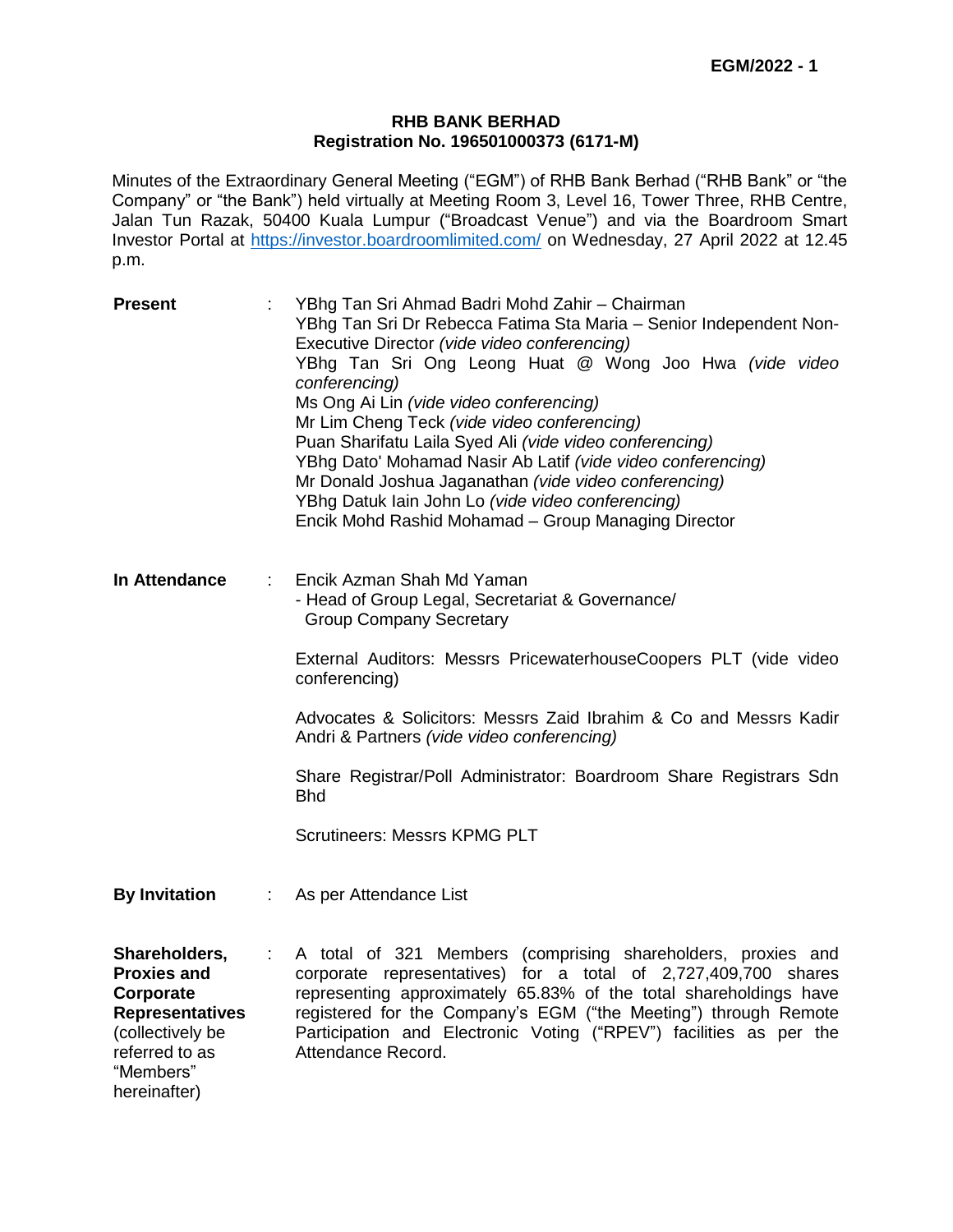| Chairman                           | YBhg Tan Sri Ahmad Badri Mohd Zahir took his seat as the Chairman<br>of the Meeting.                                                          |
|------------------------------------|-----------------------------------------------------------------------------------------------------------------------------------------------|
| Quorum                             | The requisite quorum was present pursuant to Clause 56 of the<br>Company's Constitution. The Meeting was duly convened.                       |
| <b>Notice of</b><br><b>Meeting</b> | The Notice of Meeting dated 12 April 2022 as included in the Circular to<br>Shareholders having been served on all Members was taken as read. |

#### **Preliminary**

The Meeting was called to order and the Chairman welcomed the Members to the EGM of the Company.

The Chairman informed the Members that the EGM of the Company was held live from the Broadcast Venue. The Meeting was convened in a virtual manner to continue to safeguard the wellbeing of Members, directors and employees of the Company due to the COVID-19 pandemic that is still affecting everyone, albeit everyone is already moving towards the endemic state. The Chairman further highlighted to the shareholders on the Meeting details for good corporate governance and as part of the EGM proceedings even though the shareholders were briefed on the same during their attendance at the 56<sup>th</sup> Annual General Meeting, which have just completed.

The Chairman further informed the Members that the convening of the Meeting is in compliance with Section 327 of the Companies Act 2016 which stipulate that the Chairman shall be at the main venue of the EGM, and also in accordance with Clause 50 of the Company's Constitution which allowed the EGM to be held at more than one venue using any instantaneous telecommunication device that allows Members to participate in the meeting. The Meeting was also convened in accordance with the Securities Commission Malaysia's Guidance and Frequently Asked Questions on the Conduct of General Meetings for Listed Issuers.

The Chairman then introduced the members of the Board of Directors ("the Board") (most of whom participated remotely), the Group Company Secretary as well as the representative(s) from the external auditors, share registrar/poll administrator and scrutineers of the Company who were present at the Broadcast Venue (except for the external auditors).

Pursuant to Paragraph 8.29A of the Main Market Listing Requirements of Bursa Malaysia Securities Berhad, all resolutions set out in the Notice of Meeting were to be voted by poll.

In this regard, the Chairman put the Meeting on notice of the exercise of his right as the Chairman of the Meeting to demand for a poll in accordance with Clause 60 of the Company's Constitution, in respect of all resolutions which will be put to vote at the Meeting.

The Members were informed that Boardroom Share Registrars Sdn Bhd was appointed as the Poll Administrator to conduct the poll by way of electronic polling, and Messrs KPMG PLT was appointed as independent Scrutineers to validate the poll results.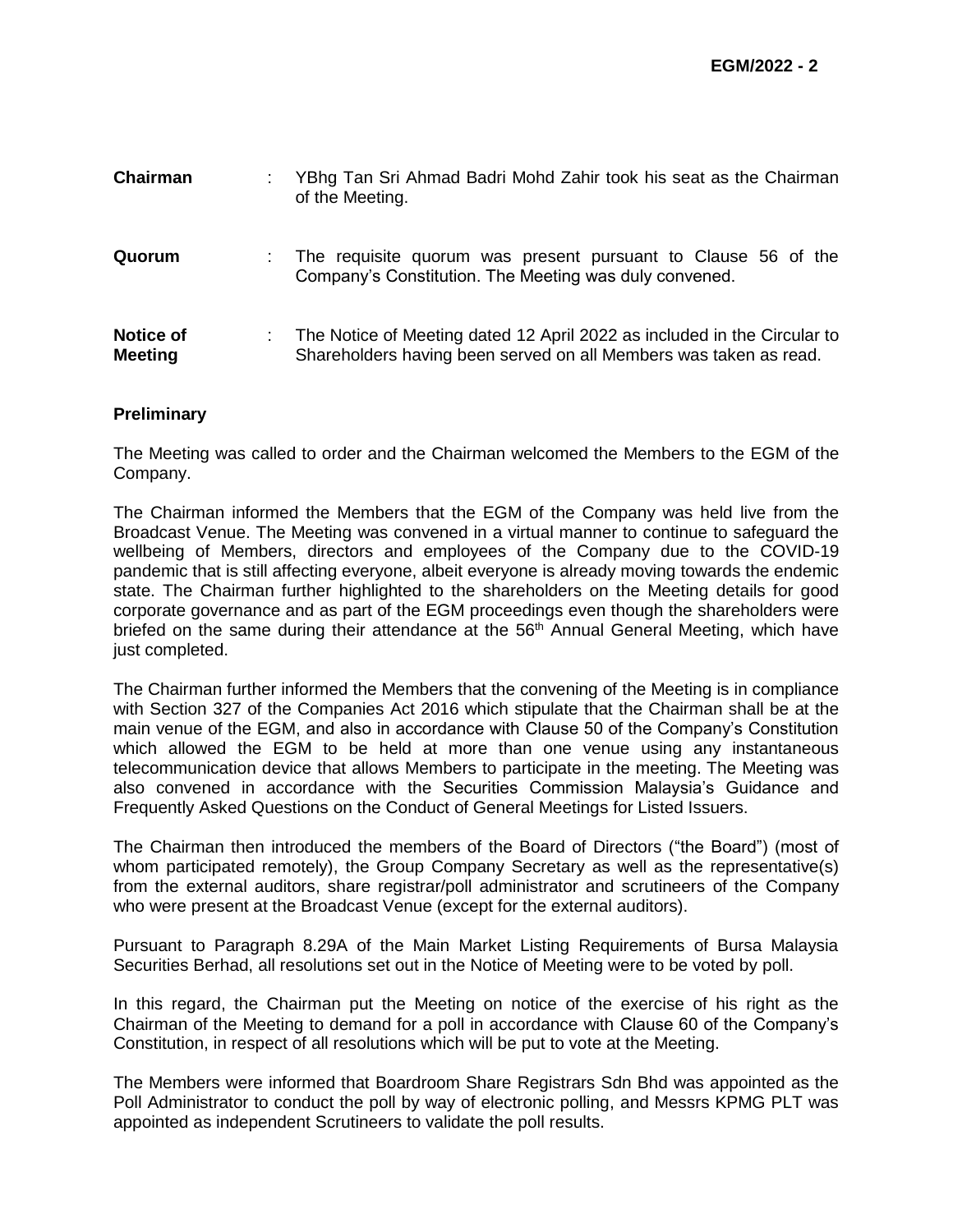A short video presentation by Boardroom Share Registrars Sdn Bhd was screened to demonstrate to the Members who were present at the Meeting on the process for online voting via the Boardroom Smart Investor Portal.

The Chairman further declared the voting session open and informed that the Members may start registering their votes electronically for all resolutions set out in the Notice of Meeting until the conclusion of such session which will be announced later.

## **1. Proposed Share Grant Scheme ("SGS") Highlights**

- 1.1 The Chairman invited the GMD to present the proposed SGS highlights, as summarised below:
	- (i) The Proposed SGS is expected to be implemented by the second quarter of 2022:
		- (a) 15 December 2021 : Announcement of the Proposed SGS for eligible employees of RHB Bank and its subsidiaries of up to 2% of the total number of issued shares of RHB Bank (excluding treasury shares, if any)
		- (b) 17 February 2022 : Obtained approval from Bursa Malaysia Securities Berhad for the listing and quotation of the new RHB Bank Shares to be issued under the Proposed SGS.
		- (c) 27 April 2022 : EGM to seek shareholders' approval on the establishment of the Proposed SGS
		- $(d)$  $2<sup>nd</sup>$  quarter 2022 : Implementation of the Proposed SGS.
	- (ii) Overview of the Proposed SGS:
		- (a) The intention of the SGS is to motivate, attract and retain key employees, drive key performance indicators as well as align company interests with shareholders.
		- (b) The new RHB Bank Shares are awarded to selected employees in tranches, and vested to them upon fulfilment of the relevant vesting conditions and vesting period.

The intended mode of settlement shall be via allotment and issuance of new RHB Bank Shares.

- (c) Duration of the Proposed SGS shall be 9 years, with vesting period to be 3 years after grant date.
- (d) The proposed SGS is to be administered by RHB Bank's Board Nominating & Remuneration Committee and governed under a set of By-Laws approved by the Board.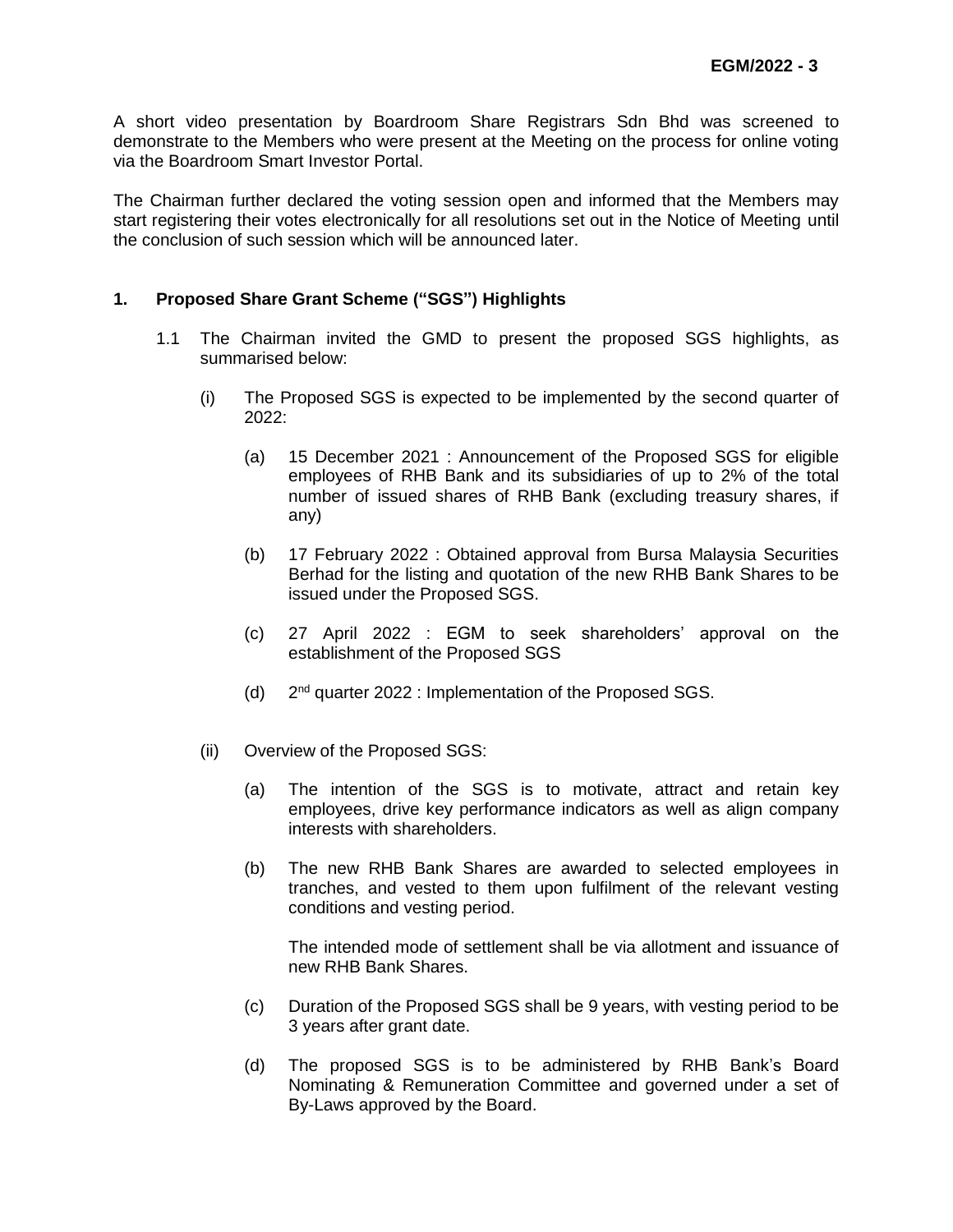- (e) Maximum number of shares:
	- Not more than 2% of the total number of issued shares; and
	- Maximum allocation to senior management shall be not more than 40% of the 2% shares issued.
- (f) Under the Proposed SGS, shares shall only be awarded to selected employees who are:
	- on full-time/ fixed-term contract of employment;
	- working within RHB Banking Group ("the Group") of Companies incorporated in Malaysia or a Malaysian citizen working in the Group of Companies incorporated overseas; or
	- holding critical roles or whose contribution is critical to the continued success of the Group.
- (iii) Benefits of the Proposed SGS:
	- (a) Increase shareholder's value.
	- (b) Driving the Group's common goal and aspiration by aligning individual's key performance indicator.
	- (c) Attract talents and retain key employees that will be pertinent in driving the Group's objectives.
	- (d) Ensure RHB Bank's compensation mix is aligned with the industry and to enhance the competitiveness of RHB Bank's total remuneration package.
- (iv) Impact of Proposed SGS based on the maximum issuance of 2% of the issued share capital of RHB Bank:
	- (a) Net Assets ("NA"), NA per RHB Bank Share and gearing:
		- NA : No effect save for the estimated expenses.
		- NA per RHB Bank Share : Decrease due to the increase in number of RHB Bank Shares issued.
		- Gearing : No effect.
	- (b) Earnings and earnings per share ("EPS"):
		- **Earnings : Decrease due to recognition of MFRS 2 cost.**
		- EPS : Decrease pursuant to the decrease in earnings and increase in number of RHB Bank Shares issued.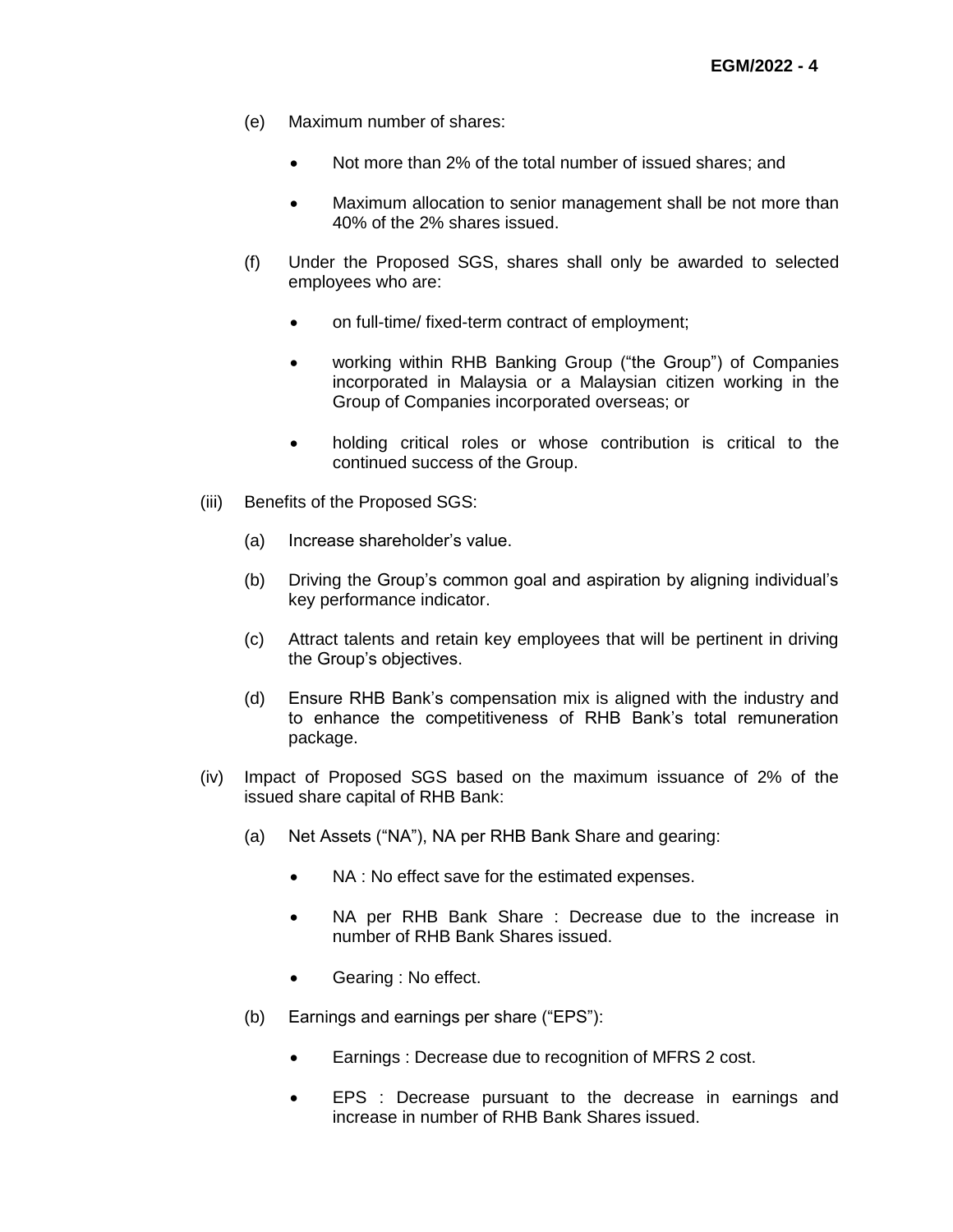- (v) Interested parties shall not deliberate and vote on their entitlement under the Proposed SGS:
	- (a) Interested Parties have abstained and will continue to abstain from:
		- any deliberations at the relevant board meetings for the entitlement of the Interested Parties under the Proposed SGS; and
		- voting on the resolutions pertaining to the entitlement of the Interested Parties under the Proposed SGS at the EGM.
	- (b) Interested Parties will ensure that the person connected to them will abstain from voting on the resolutions pertaining to the entitlement of the Interested Parties under the Proposed SGS at the EGM.
	- (c) The Interested Parties for the Proposed SGS are as follows:
		- Encik Mohd Rashid Mohamad, who is the Group Managing Director and Group Chief Executive Officer of the Group, is eligible to be awarded the grant under the Proposed SGS.
		- Ms Eliza Ong Yin Suen, who is the Regional Head of RHB Asset Management Group, Managing Director of RHB Asset Management Sdn Bhd and the daughter of YBhg Tan Sri Ong Leong Huat @ Wong Joo Hwa ("YBhg Bhg Tan Sri Ong") and Puan Sri Khor Chai Moi ("Puan Sri Khor"), is eligible to be awarded the grant under the Proposed SGS.
		- YBhg Tan Sri Ong, who is the Non-Independent Non-Executive Director of RHB Bank.
		- Puan Sri Khor, who is a shareholder of RHB Bank and also the spouse to YBhg Tan Sri Ong.
		- OSK Holdings Berhad ("OSKH"), a major shareholder of RHB Bank, and is connected to:
			- YBhg Tan Sri Ong being the Executive Chairman as well as a major shareholder of OSKH; and
			- Puan Sri Khor being the major shareholder of OSKH.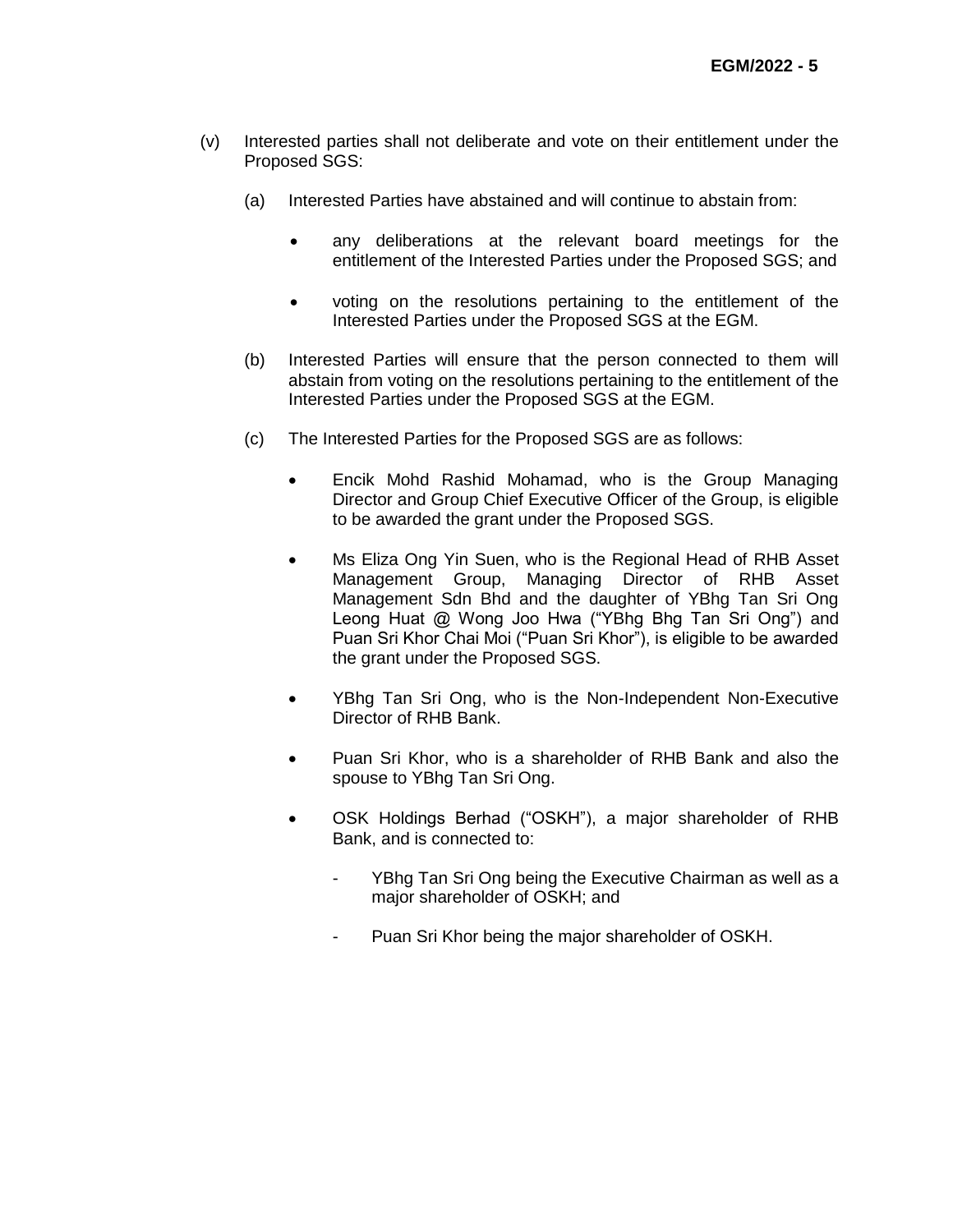### **2. Question And Answer ("Q&A") Session With Members (Including Pre-EGM Questions)**

- 2.1 The Chairman highlighted that the Company had received questions from the Members through various medium and invited the GMD to address the said questions.
- 2.2 The GMD briefed the Members by reading out the questions submitted by the Members prior to the Meeting and the Management's responses for the same.
- 2.3 The complete list of questions received prior to the EGM together with the answers for the same was attached as Attachment 1.
- 2.4 The GMD also responded to the questions received from the Members during the Meeting, and provided the responses for the same, accordingly.
- 2.5 The complete list of questions received during the EGM together with the answers for the same was attached as Attachment 2.
- 2.6 Tan Sri Chairman concluded the Q&A session and proceeded with the Agenda.

#### **3. Agenda 1: Proposed Establishment Of A Share Grant Scheme Of RHB Bank And Its Subsidiaries Of Up To 2% Of The Total Number Of Issued Shares Of RHB Bank (Excluding Treasury Shares, If Any) At Any Point In Time ("Proposed SGS") (Ordinary Resolution 1)**

3.1 The Chairman informed the Meeting that the following Ordinary Resolution 1 in relation to the Proposed SGS was presented before the Members for approval:

"THAT subject to the approvals of the relevant authorities and/or parties (where applicable) being obtained and to the extent permitted by law and the Constitution of RHB Bank, approval be and is hereby given to the Board of Directors of RHB Bank ("Board") to:

(i) establish and implement the Proposed SGS which comprises a share grant scheme of up to 2% of the total number of issued shares of RHB Bank (excluding treasury shares, if any) at any point in time during the duration of the Proposed SGS ("SGS Period") for employees and Executive Directors of RHB Bank and its subsidiaries (excluding subsidiaries which are dormant) ("RHB Banking Group"), who fulfill the eligibility criteria for participation in the Proposed SGS ("Eligible Employees") and who are selected to be offered a grant ("Selected Employees") in accordance with the provisions of the bylaws governing the Proposed SGS ("By-Laws"), a draft of which is set out in Appendix I of the circular to shareholders of RHB Bank in relation to the Proposed SGS dated 12 April 2022 ("Circular") and that the Proposed SGS shall be administered by the Board Nominating and Remuneration Committee of RHB Bank ("BNRC") comprising such persons as may be appointed from time to time and duly authorised by the Board;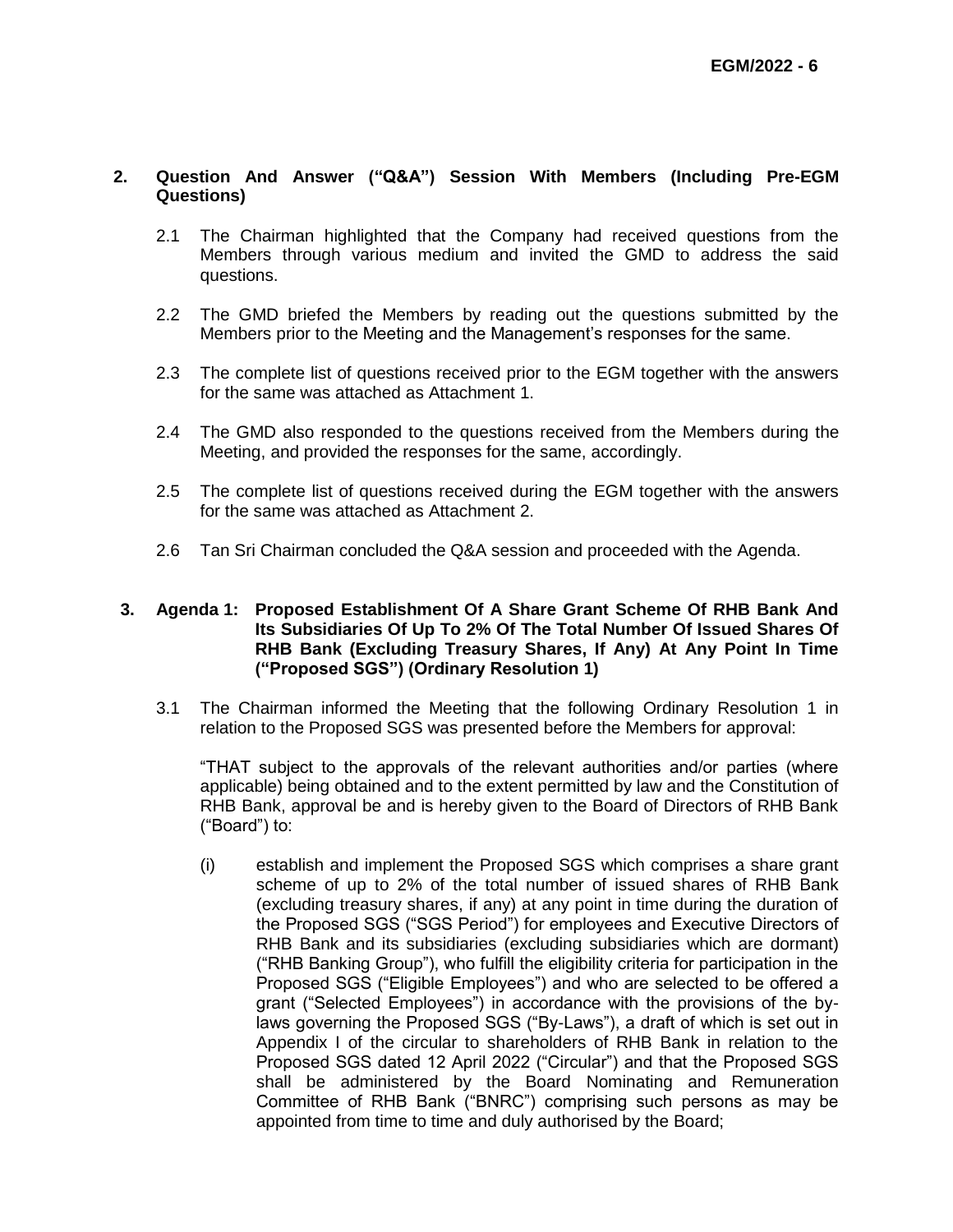- (ii) allot and issue such number of new ordinary shares of RHB Bank ("RHB Bank Shares") and/or transfer existing RHB Bank Shares and/or transfer treasury shares of RHB Bank (if applicable) and/or making cash payment, from time to time and at any time during the SGS Period, to the Selected Employees who have accepted the grants ("Grants") and fulfilled the relevant vesting conditions under the Proposed SGS, in accordance with the By-Laws:
	- (a) provided that the total number of RHB Bank Shares which may be made available under the Proposed SGS shall be 2% of the total number of issued shares of RHB Bank (excluding treasury shares, if any) at any point in time during the SGS Period; and
	- (b) that such new RHB Bank Shares shall, upon allotment and issuance, rank equally in all respects with the existing RHB Bank Shares except that the new RHB Bank Shares shall not be entitled to any voting rights, dividends, rights, allotments, entitlements, and/or any other distributions, that may be declared, made or paid, for which the record date precedes the date of allotment and issuance of the new RHB Bank Shares;
- (iii) establish a trust ("Trust") to be administered by the trustee to be appointed by the Company from time to time for the administration of the Trust ("Trustee"), in accordance with the terms of a trust deed to be executed between the Trustee and the Company, to facilitate the implementation of the Proposed SGS and be entitled from time to time to the extent permitted by law and as set out under the By-Laws to accept funding and/or assistance, financial or otherwise from the Company, the subsidiaries of the Company and/or third parties to enable the Trustee to subscribe for new RHB Bank Shares, acquire existing RHB Bank Shares and/or receive treasury shares for the purpose of the Proposed SGS and to pay expenses in relation to the administration of trust, if required;
- (iv) add, delete, modify and/or amend all or any part of the terms and conditions as set out in the By-Laws governing the Proposed SGS from time to time as may be permitted or deemed necessary by the Board or BNRC, provided that such additions, deletions, modifications, and/or amendments are effected in accordance with the provisions of the By-Laws; and
- (v) do all such acts and things and to execute all such documents and enter into all such transactions, arrangements, agreements, instruments, deeds and/or undertakings, to make all such rules or regulations, or to impose all such terms and conditions and/or delegate part of its power and to generally exercise such powers and perform such acts as may be necessary or expedient to give full effect to the Proposed SGS and the terms of the By-Laws;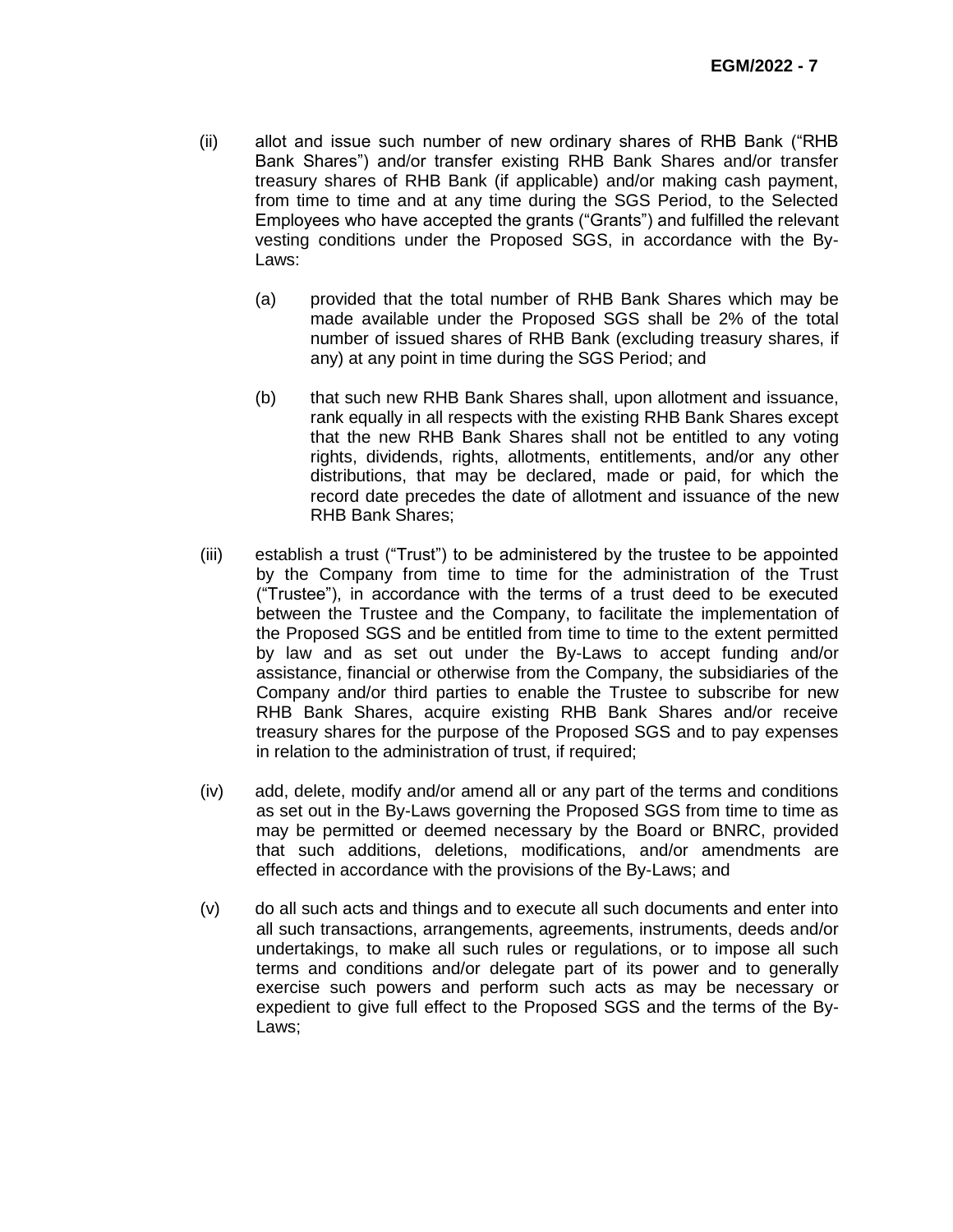AND THAT the Board be and is hereby authorised to give effect to the Proposed SGS with full power to assent to any conditions, modifications, variations and/or amendments in any manner as required by the relevant authorities or as the Board may deem necessary and expedient in order to implement, finalise and give full effect to the Proposed SGS;

AND THAT pursuant to Section 85 of the Companies Act, 2016 ("Act") read together with Clause 14(e)(i) of the Constitution of RHB Bank, approval be given to waive the statutory pre-emptive rights of the shareholders of RHB Bank to be offered new RHB Bank Shares ranking equally to the existing issued RHB Bank Shares arising from any issuance of new RHB Bank Shares to the Select Employees pursuant to the Proposed SGS;

AND THAT the proposed By-Laws of the Proposed SGS, as set out in Appendix I of the Circular, which is in compliance with the Main Market Listing Requirements of Bursa Malaysia Securities Berhad ("Bursa Securities"), be and is hereby approved and adopted."

#### **4. Agenda 2: Proposed Allocation To Encik Mohd Rashid Mohamad, The Group Managing Director And Group Chief Executive Officer Of RHB Banking Group (Ordinary Resolution 2)**

4.1 The Chairman informed the Meeting that the following Ordinary Resolution 2 in relation to the Proposed Allocation to Encik Mohd Rashid Mohamad, the Group Managing Director and Group Chief Executive Officer of RHB Banking Group was presented before the Members for approval:

"THAT subject to the passing of Ordinary Resolution 1, the Board (save for Encik Mohd Rashid Mohamad) be and is hereby authorised at any time and from time to time during the SGS Period, to cause or procure the offering and the allocation to Encik Mohd Rashid Mohamad, being the Group Managing Director and Group Chief Executive Officer of RHB Banking Group, of up to a maximum of 2,613,400 RHB Bank Shares under the Proposed SGS as they shall deem fit, which will be vested to him at a future date, subject always to such terms and conditions of the By-Laws and provided that not more than 10% of the total number of RHB Bank Shares to be issued under the Proposed SGS shall be allocated to any individual Selected Employee who, either singly or collectively through persons connected with the said Selected Employee, holds 20% or more of the total number of issued shares of RHB Bank (excluding treasury shares, if any);

AND THAT pursuant to Section 85 of the Act read together with Clause 14(e)(i) of the Constitution of RHB Bank, approval be given to waive the statutory pre-emptive rights of the shareholders of RHB Bank to be offered new RHB Bank Shares ranking equally to the existing issued RHB Bank Shares arising from any issuance of new RHB Bank Shares to Encik Mohd Rashid Mohamad pursuant to the Proposed SGS;

AND THAT the Board be and is hereby authorised to allot and issue new RHB Bank Shares and/or transfer such number of treasury shares and/or existing RHB Bank Shares pursuant to the Proposed SGS to him from time to time pursuant to the vesting of his Grant."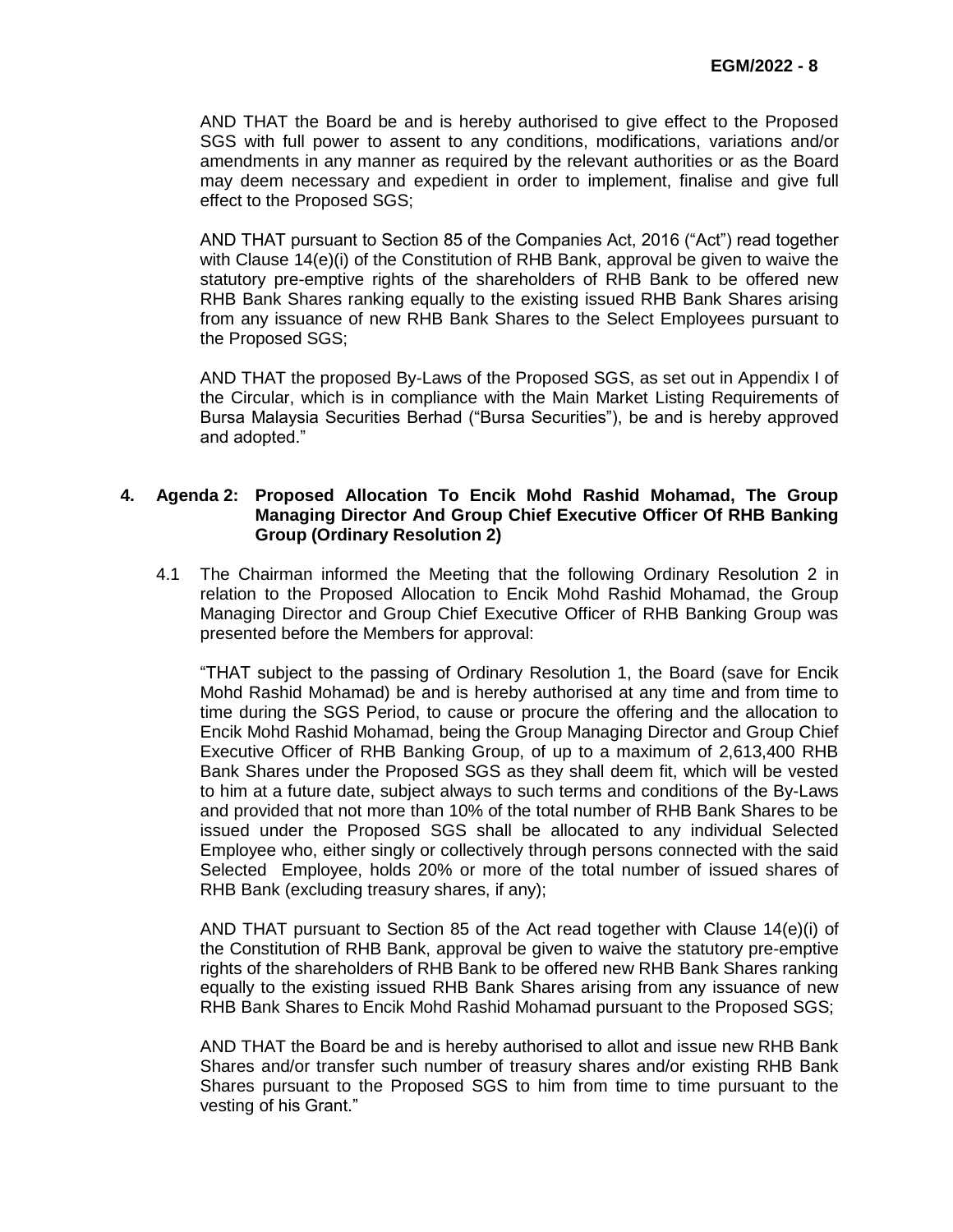- **5. Agenda 3: Proposed Allocation To Ms Eliza Ong Yin Suen, The Regional Head, RHB Asset Management Group, The Managing Director Of RHB Asset Management Sdn Bhd And The Daughter Of YBhg Tan Sri Ong Leong Huat @ Wong Joo Hwa (Non-Independent Non-Executive Director Of RHB Bank) (Ordinary Resolution 3)**
	- 5.1 The Chairman informed the Meeting that the following Ordinary Resolution 3 in relation to the Proposed Allocation to Ms Eliza Ong Yin Suen, the Regional Head, RHB Asset Management Group, the Managing Director of RHB Asset Management Sdn Bhd and the Daughter of YBhg Tan Sri Ong Leong Huat @ Wong Joo Hwa (Non-Independent Non-Executive Director of RHB Bank) was presented before the Members for approval:

"THAT subject to the passing of Ordinary Resolution 1, the Board (save for YBhg Tan Sri Ong Leong Huat @ Wong Joo Hwa ("YBhg Tan Sri Ong")) be and is hereby authorised at any time and from time to time during the SGS Period, to cause or procure the offering and the allocation to Ms Eliza Ong Yin Suen being the Regional Head, RHB Asset Management Group and Managing Director of RHB Asset Management Sdn Bhd (a wholly-owned subsidiary of RHB Investment Bank Berhad, which in turn is a wholly-owned subsidiary of RHB Bank) and who is the daughter of YBhg Tan Sri Ong, of up to 590,000 RHB Bank Shares under the Proposed SGS as they shall deem fit, which will be vested to her at a future date, subject always to such terms and conditions of the By-Laws and provided that not more than 10% of the total number of RHB Bank Shares to be issued under the Proposed SGS shall be allocated to any individual Selected Employee who, either singly or collectively through persons connected with the said Selected Employee, holds 20% or more of the total number of issued shares of RHB Bank (excluding treasury shares, if any);

AND THAT pursuant to Section 85 of the Act read together with Clause 14(e)(i) of the Constitution of RHB Bank, approval be given to waive the statutory pre-emptive rights of the shareholders of RHB Bank to be offered new RHB Bank Shares ranking equally to the existing issued RHB Bank Shares arising from any issuance of new RHB Bank Shares to Ms Eliza Ong Yin Suen pursuant to the Proposed SGS;

AND THAT the Board be and is hereby authorised to allot and issue new RHB Bank Shares and/or transfer such number of treasury shares and/or existing RHB Bank Shares pursuant to the Proposed SGS to her from time to time pursuant to the vesting of her Grant."

### **6. E-Polling Process**

- 6.1 At 1.25 p.m., the Chairman reminded the Members to vote via the Boardroom Smart Investor Portal as the voting session would be concluded with the closing of the polling after 10 minutes.
- 6.2 The Chairman informed that he had been appointed to act as proxy for a number of shareholders and shall vote in accordance with the instructions given.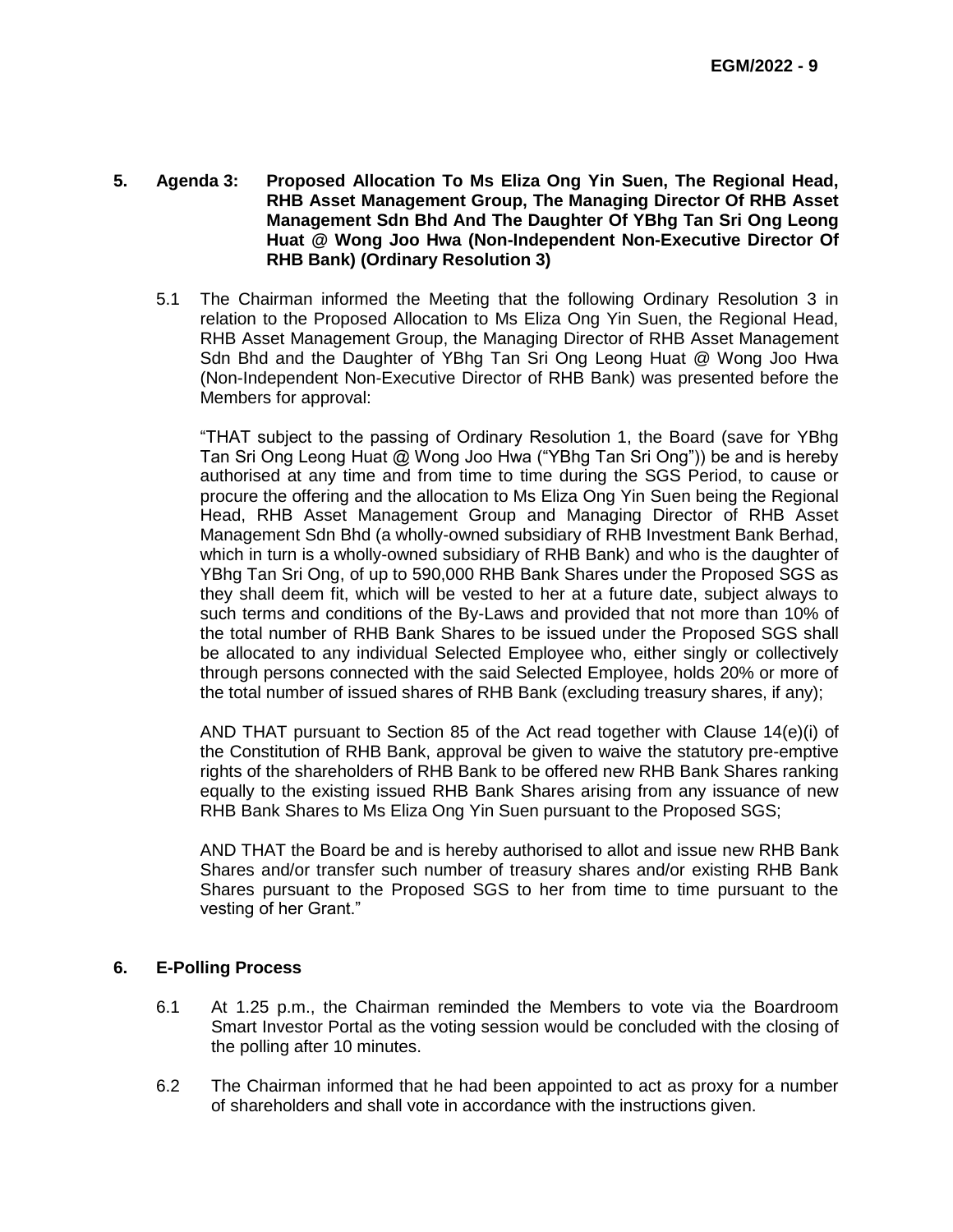6.3 At 1.35 p.m., the Chairman apprised the Meeting that the e-polling session has ended and the Scrutineers would proceed to verify the poll results and validate their report.

#### **7. Announcement Of Poll Results**

At 1.50 p.m., the Chairman informed the Meeting that he had received the poll results from the Scrutineers and Poll Administrator. Based on the poll results, the Chairman declared that the following resolutions were carried:

7.1 Ordinary Resolution 1: Proposed Establishment Of A Share Grant Scheme Of RHB Bank And Its Subsidiaries Of Up To 2% Of The Total Number Of Issued Shares Of RHB Bank (Excluding Treasury Shares, If Any) At Any Point In Time ("Proposed SGS")

|              | <b>FOR</b>    |         | <b>AGAINST</b> |         |
|--------------|---------------|---------|----------------|---------|
| Ordinary     | Number of     | %       | Number of      | %       |
| Resolution 1 | Shares        |         | <b>Shares</b>  |         |
|              | 2,606,859,830 | 88,2007 | 348,740,425    | 11.7993 |

It was resolved THAT subject to the approvals of the relevant authorities and/or parties (where applicable) being obtained and to the extent permitted by law and the Constitution of RHB Bank, approval be and is hereby given to the Board of Directors of RHB Bank ("Board") to:

- (i) establish and implement the Proposed SGS which comprises a share grant scheme of up to 2% of the total number of issued shares of RHB Bank (excluding treasury shares, if any) at any point in time during the duration of the Proposed SGS ("SGS Period") for employees and Executive Directors of RHB Bank and its subsidiaries (excluding subsidiaries which are dormant) ("RHB Banking Group"), who fulfill the eligibility criteria for participation in the Proposed SGS ("Eligible Employees") and who are selected to be offered a grant ("Selected Employees") in accordance with the provisions of the bylaws governing the Proposed SGS ("By-Laws"), a draft of which is set out in Appendix I of the circular to shareholders of RHB Bank in relation to the Proposed SGS dated 12 April 2022 ("Circular") and that the Proposed SGS shall be administered by the Board Nominating and Remuneration Committee of RHB Bank ("BNRC") comprising such persons as may be appointed from time to time and duly authorised by the Board;
- (ii) allot and issue such number of new ordinary shares of RHB Bank ("RHB Bank Shares") and/or transfer existing RHB Bank Shares and/or transfer treasury shares of RHB Bank (if applicable) and/or making cash payment, from time to time and at any time during the SGS Period, to the Selected Employees who have accepted the grants ("Grants") and fulfilled the relevant vesting conditions under the Proposed SGS, in accordance with the By-Laws: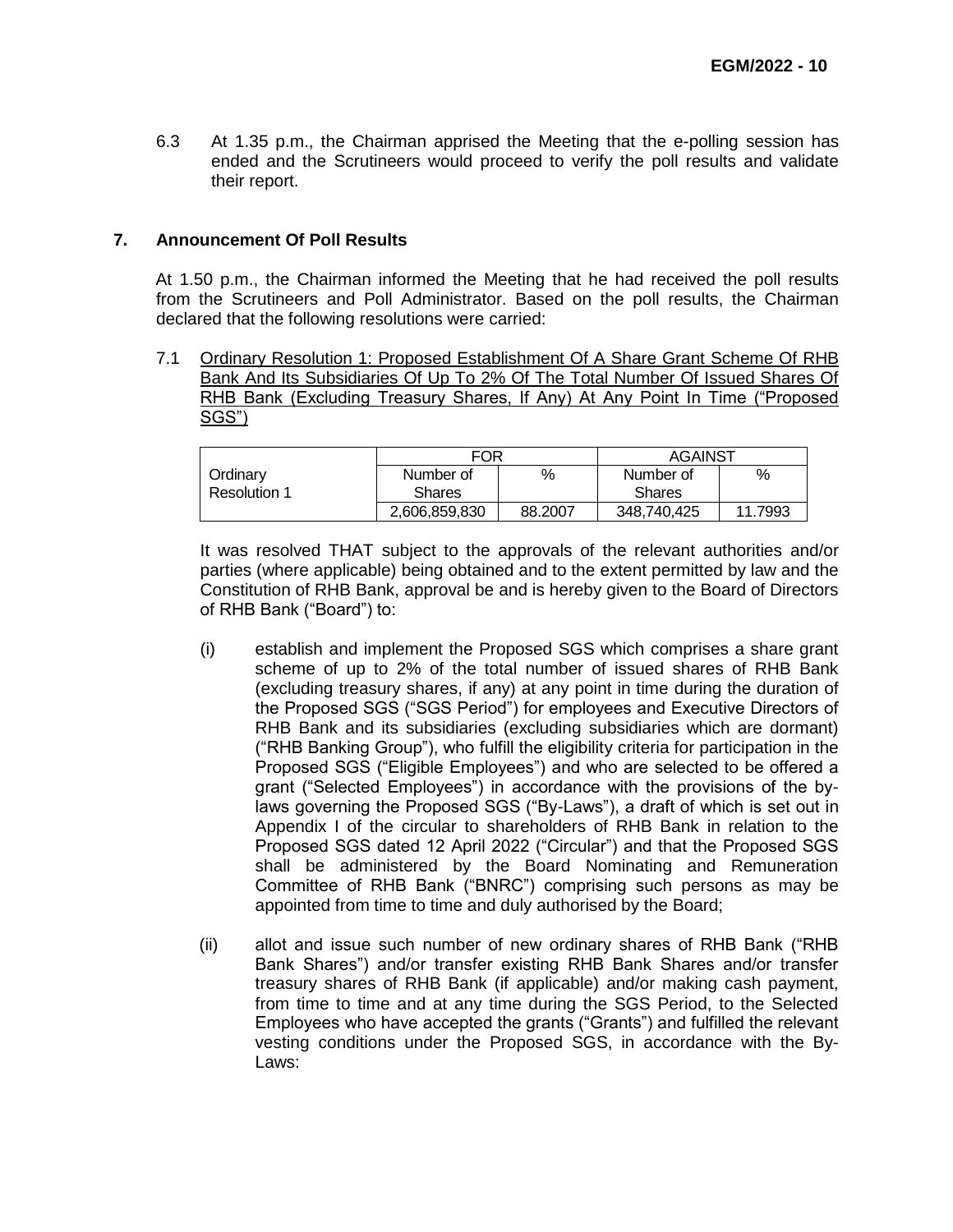- (a) provided that the total number of RHB Bank Shares which may be made available under the Proposed SGS shall be 2% of the total number of issued shares of RHB Bank (excluding treasury shares, if any) at any point in time during the SGS Period; and
- (b) that such new RHB Bank Shares shall, upon allotment and issuance, rank equally in all respects with the existing RHB Bank Shares except that the new RHB Bank Shares shall not be entitled to any voting rights, dividends, rights, allotments, entitlements, and/or any other distributions, that may be declared, made or paid, for which the record date precedes the date of allotment and issuance of the new RHB Bank Shares;
- (iii) establish a trust ("Trust") to be administered by the trustee to be appointed by the Company from time to time for the administration of the Trust ("Trustee"), in accordance with the terms of a trust deed to be executed between the Trustee and the Company, to facilitate the implementation of the Proposed SGS and be entitled from time to time to the extent permitted by law and as set out under the By-Laws to accept funding and/or assistance, financial or otherwise from the Company, the subsidiaries of the Company and/or third parties to enable the Trustee to subscribe for new RHB Bank Shares, acquire existing RHB Bank Shares and/or receive treasury shares for the purpose of the Proposed SGS and to pay expenses in relation to the administration of trust, if required;
- (iv) add, delete, modify and/or amend all or any part of the terms and conditions as set out in the By-Laws governing the Proposed SGS from time to time as may be permitted or deemed necessary by the Board or BNRC, provided that such additions, deletions, modifications, and/or amendments are effected in accordance with the provisions of the By-Laws; and
- (v) do all such acts and things and to execute all such documents and enter into all such transactions, arrangements, agreements, instruments, deeds and/or undertakings, to make all such rules or regulations, or to impose all such terms and conditions and/or delegate part of its power and to generally exercise such powers and perform such acts as may be necessary or expedient to give full effect to the Proposed SGS and the terms of the By-Laws;

AND THAT the Board be and is hereby authorised to give effect to the Proposed SGS with full power to assent to any conditions, modifications, variations and/or amendments in any manner as required by the relevant authorities or as the Board may deem necessary and expedient in order to implement, finalise and give full effect to the Proposed SGS;

AND THAT pursuant to Section 85 of the Companies Act, 2016 ("Act") read together with Clause 14(e)(i) of the Constitution of RHB Bank, approval be given to waive the statutory pre-emptive rights of the shareholders of RHB Bank to be offered new RHB Bank Shares ranking equally to the existing issued RHB Bank Shares arising from any issuance of new RHB Bank Shares to the Select Employees pursuant to the Proposed SGS;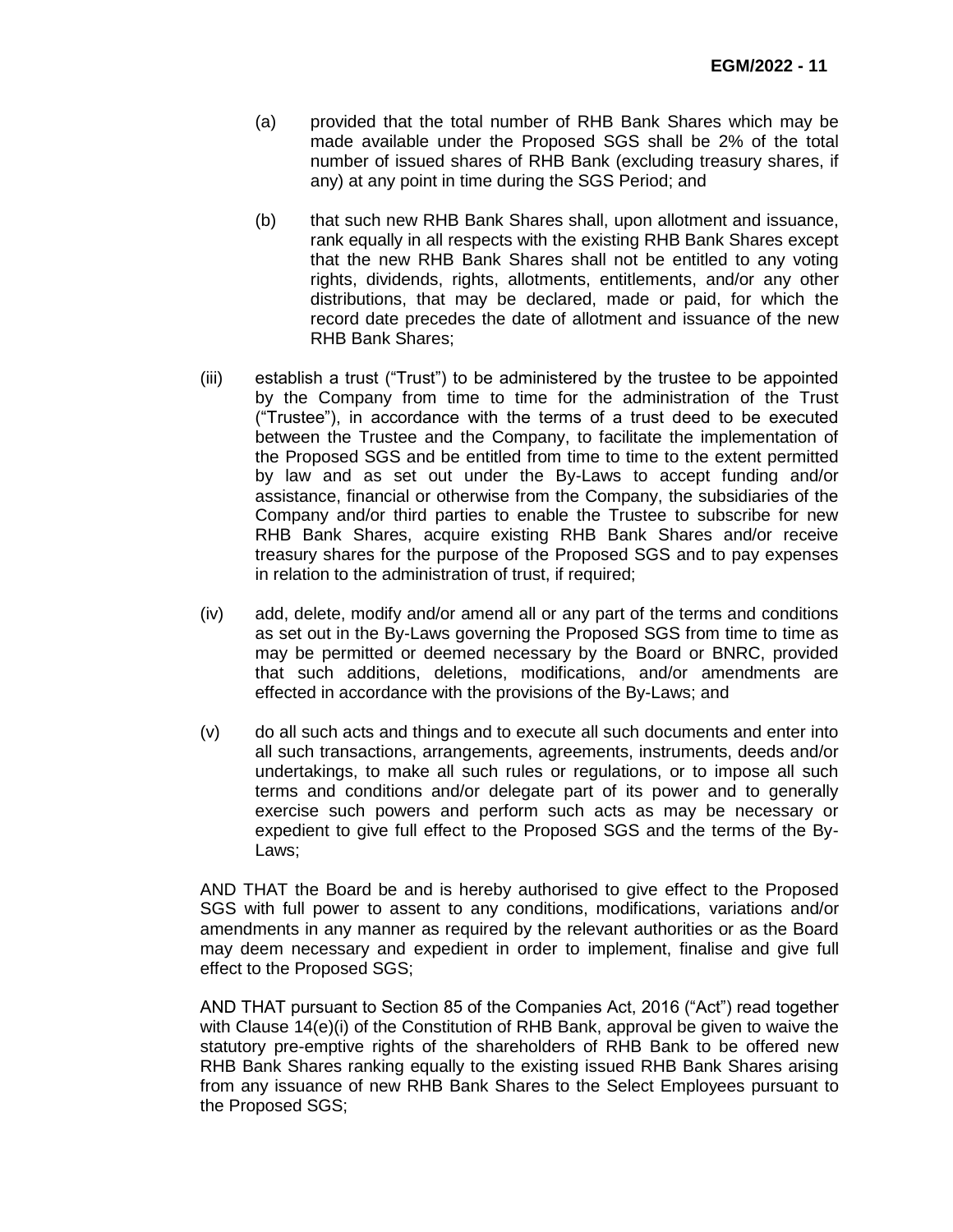AND THAT the proposed By-Laws of the Proposed SGS, as set out in Appendix I of the Circular, which is in compliance with the Main Market Listing Requirements of Bursa Malaysia Securities Berhad ("Bursa Securities"), be and is hereby approved and adopted."

7.2 Ordinary Resolution 2: Proposed Allocation To Encik Mohd Rashid Mohamad, The Group Managing Director And Group Chief Executive Officer Of RHB Banking Group

|              | FOR           |         | <b>AGAINST</b> |         |
|--------------|---------------|---------|----------------|---------|
| Ordinarv     | Number of     | %       | Number of      | %       |
| Resolution 2 | <b>Shares</b> |         | <b>Shares</b>  |         |
|              | 2,606,759,360 | 88.1973 | 348,839,805    | 11.8027 |

It was resolved THAT subject to the passing of Ordinary Resolution 1, the Board (save for Encik Mohd Rashid Mohamad) be and is hereby authorised at any time and from time to time during the SGS Period, to cause or procure the offering and the allocation to Encik Mohd Rashid Mohamad, being the Group Managing Director and Group Chief Executive Officer of RHB Banking Group, of up to a maximum of 2,613,400 RHB Bank Shares under the Proposed SGS as they shall deem fit, which will be vested to him at a future date, subject always to such terms and conditions of the By-Laws and provided that not more than 10% of the total number of RHB Bank Shares to be issued under the Proposed SGS shall be allocated to any individual Selected Employee who, either singly or collectively through persons connected with the said Selected Employee, holds 20% or more of the total number of issued shares of RHB Bank (excluding treasury shares, if any);

AND THAT pursuant to Section 85 of the Act read together with Clause 14(e)(i) of the Constitution of RHB Bank, approval be given to waive the statutory pre-emptive rights of the shareholders of RHB Bank to be offered new RHB Bank Shares ranking equally to the existing issued RHB Bank Shares arising from any issuance of new RHB Bank Shares to Encik Mohd Rashid Mohamad pursuant to the Proposed SGS;

AND THAT the Board be and is hereby authorised to allot and issue new RHB Bank Shares and/or transfer such number of treasury shares and/or existing RHB Bank Shares pursuant to the Proposed SGS to him from time to time pursuant to the vesting of his Grant."

7.3 Ordinary Resolution 3: Proposed Allocation To Ms Eliza Ong Yin Suen, The Regional Head, RHB Asset Management Group, The Managing Director Of RHB Asset Management Sdn Bhd And The Daughter Of YBhg Tan Sri Ong Leong Huat @ Wong Joo Hwa (Non-Independent Non-Executive Director Of RHB Bank)

|              | FOR           |         | <b>AGAINST</b> |         |
|--------------|---------------|---------|----------------|---------|
| Ordinarv     | Number of     | %       | Number of      | %       |
| Resolution 3 | Shares        |         | Shares         |         |
|              | 2,185,134,028 | 86.2367 | 348.744.359    | 13.7633 |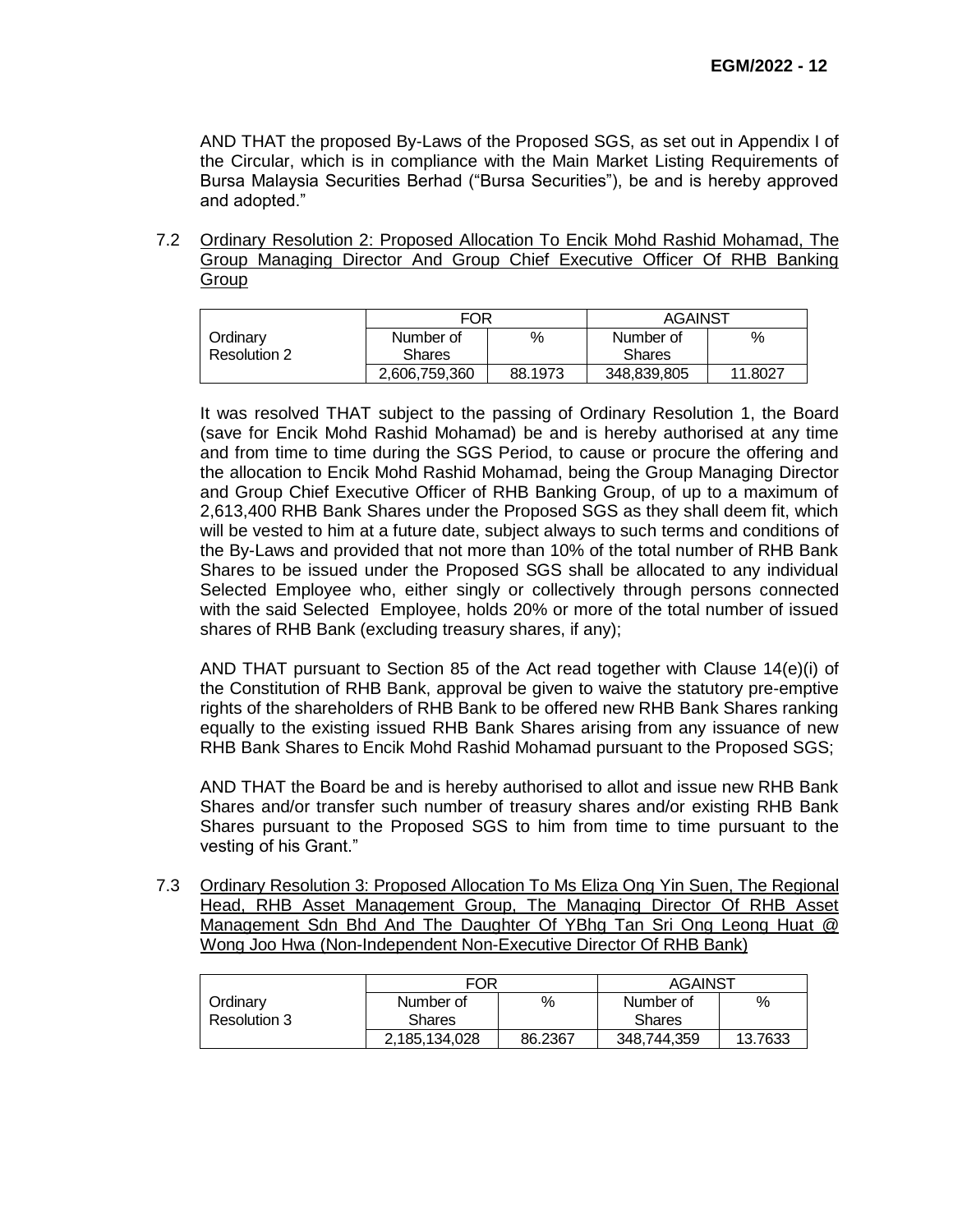It was resolved THAT subject to the passing of Ordinary Resolution 1, the Board (save for YBhg Tan Sri Ong Leong Huat @ Wong Joo Hwa ("YBhg Tan Sri Ong")) be and is hereby authorised at any time and from time to time during the SGS Period, to cause or procure the offering and the allocation to Ms Eliza Ong Yin Suen being the Regional Head, RHB Asset Management Group and Managing Director of RHB Asset Management Sdn Bhd (a wholly-owned subsidiary of RHB Investment Bank Berhad, which in turn is a wholly-owned subsidiary of RHB Bank) and who is the daughter of YBhg Tan Sri Ong, of up to 590,000 RHB Bank Shares under the Proposed SGS as they shall deem fit, which will be vested to her at a future date, subject always to such terms and conditions of the By-Laws and provided that not more than 10% of the total number of RHB Bank Shares to be issued under the Proposed SGS shall be allocated to any individual Selected Employee who, either singly or collectively through persons connected with the said Selected Employee, holds 20% or more of the total number of issued shares of RHB Bank (excluding treasury shares, if any);

AND THAT pursuant to Section 85 of the Act read together with Clause 14(e)(i) of the Constitution of RHB Bank, approval be given to waive the statutory pre-emptive rights of the shareholders of RHB Bank to be offered new RHB Bank Shares ranking equally to the existing issued RHB Bank Shares arising from any issuance of new RHB Bank Shares to Ms Eliza Ong Yin Suen pursuant to the Proposed SGS;

AND THAT the Board be and is hereby authorised to allot and issue new RHB Bank Shares and/or transfer such number of treasury shares and/or existing RHB Bank Shares pursuant to the Proposed SGS to her from time to time pursuant to the vesting of her Grant.

### **8. Close Of Meeting**

There being no other business to be transacted, the Meeting ended at 1.55 p.m. with a vote of thanks to the Chairman. The Chairman also thanked the Members for their support and attendance via RPEV facilities.

### **CONFIRMED AS CORRECT**

- original signed -

### **TAN SRI AHMAD BADRI MOHD ZAHIR**

*GS/ASMY/hs/ac/as/2022/EGM/27 April 2022.doc*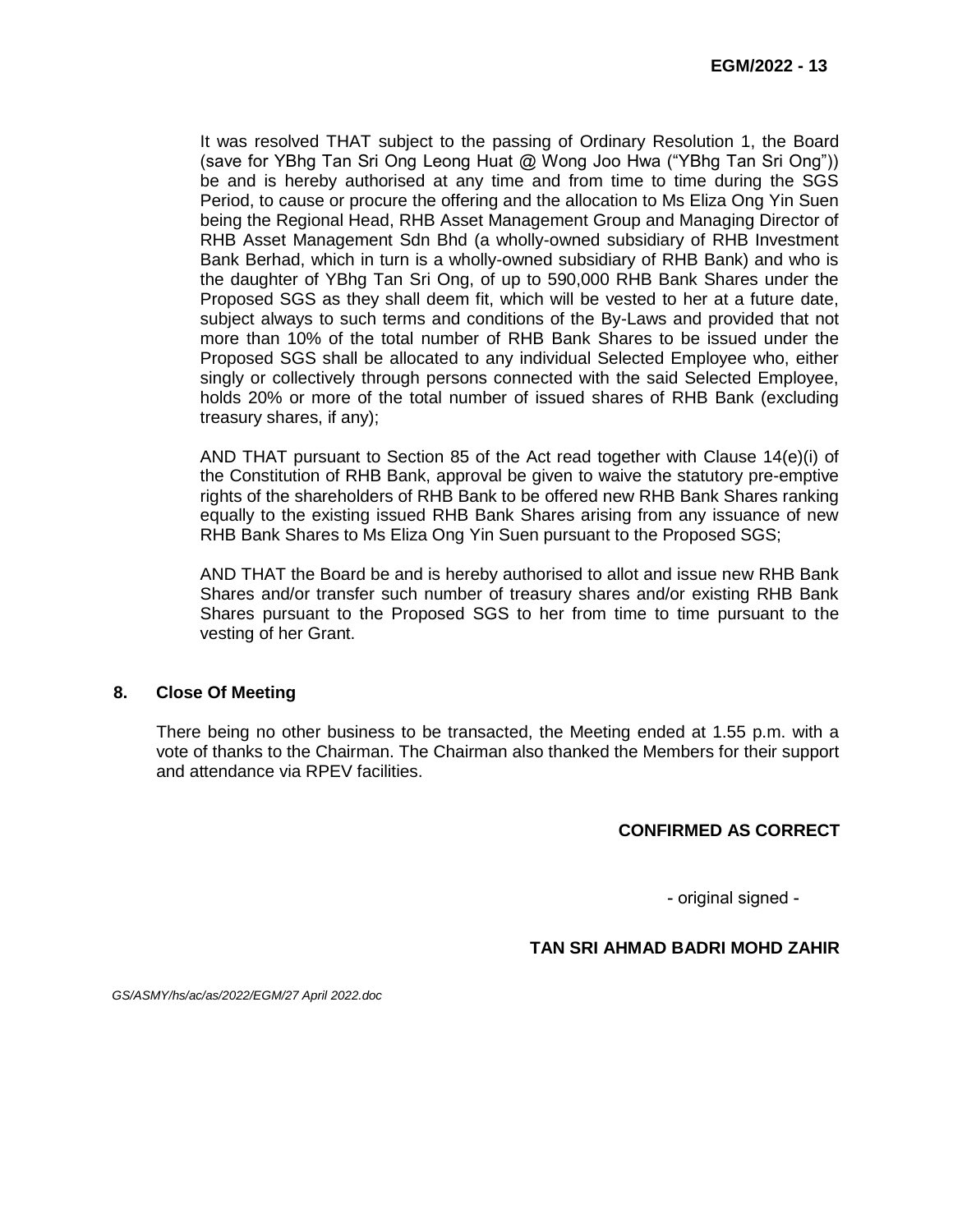Attachment 1 of the Minutes of the Extraordinary General Meeting ("EGM") of RHB Bank Berhad ("RHB Bank" or "the Company" or "the Bank") held virtually at Meeting Room 3, Level 16, Tower Three, RHB Centre, Jalan Tun Razak, 50400 Kuala Lumpur ("Broadcast Venue") and via the Boardroom Smart Investor Portal at [https://investor.boardroomlimited.com/](https://meeting.boardroomlimited.my/) on Wednesday, 27 April 2022 at 12.45 p.m.

| Questions Received From The Members Of The Company Prior To The EGM |  |  |  |
|---------------------------------------------------------------------|--|--|--|
|---------------------------------------------------------------------|--|--|--|

| No. | Name and Question of Member(s)                                                                                                                                                                                                                                                                                                                                                                                                                                                                                                                                                           | <b>Response by the Company</b>                                                                                                                                                                                                                                                                                                                                                    |
|-----|------------------------------------------------------------------------------------------------------------------------------------------------------------------------------------------------------------------------------------------------------------------------------------------------------------------------------------------------------------------------------------------------------------------------------------------------------------------------------------------------------------------------------------------------------------------------------------------|-----------------------------------------------------------------------------------------------------------------------------------------------------------------------------------------------------------------------------------------------------------------------------------------------------------------------------------------------------------------------------------|
|     | <b>Retail Shareholders</b>                                                                                                                                                                                                                                                                                                                                                                                                                                                                                                                                                               |                                                                                                                                                                                                                                                                                                                                                                                   |
| 1.  | <b>FOONG SIEW CHUI</b><br>"Absolutely saddened by the board<br>decision taken on no door gift distribution.<br>We as minor shareholder just want a form<br>of appreciation with nominal sum of gift.<br>Those who does not attend this EGM also<br>can enjoy dividend. We are not like major<br>shareholder who able to enjoy huge stream<br>of dividend. Do good get good return. Every<br>charitable act is a stepping stone toward<br>heaven. We will treasure your kindness.<br>Long Life. Stay safe to all board members.<br>Kindly reconsider the decision on DG<br>distribution." | No, the Bank will not be providing any door<br>gifts<br>including<br>e-vouchers<br>to<br>shareholders/proxies<br>who<br>participate<br>remotely in the virtual EGM this year.<br>This approach is also taken by other<br>conglomerates which are moving towards<br>shareholders<br>rewarding<br>the<br>more<br>substantively, for example via declaration of<br>better dividends. |
| 2.  | <b>KOW LIH SHI</b><br>"Only gift for EGM 2022?"                                                                                                                                                                                                                                                                                                                                                                                                                                                                                                                                          | As per response to Question 1.                                                                                                                                                                                                                                                                                                                                                    |
| 3.  | <b>STEPHEN LYE TUCK MENG</b><br>"Dear BOD - Kindly give us some e-<br>vouchers, food vouchers or e-wallet (no<br>discount vouchers please) for being loyal<br>shareholders and attending this meeting.<br>Times are bad now. Please be considerate<br>to us shareholders during these trying<br>times. TQ"                                                                                                                                                                                                                                                                               | As per response to Question 1.                                                                                                                                                                                                                                                                                                                                                    |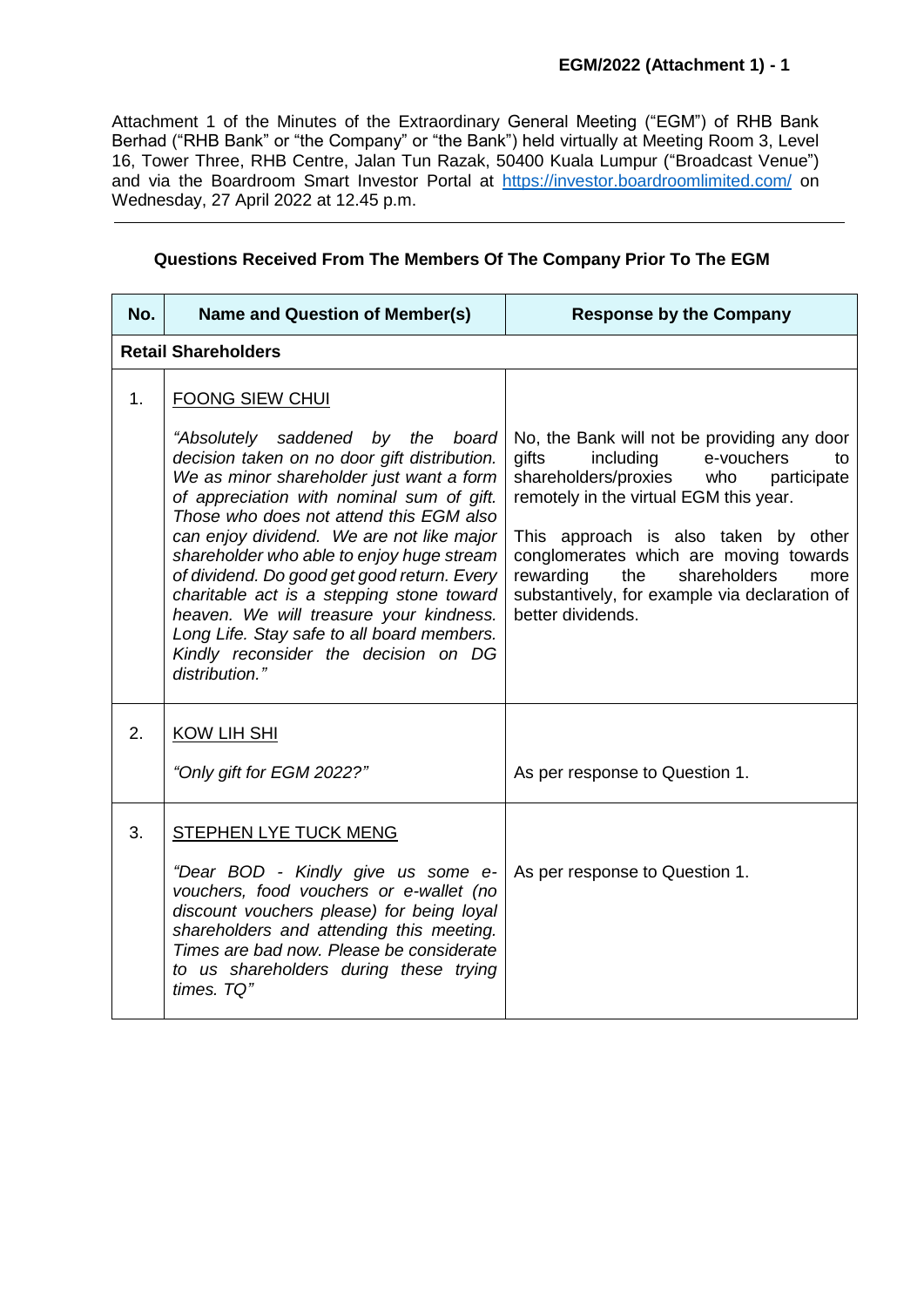| 4. | <b>LEE CHOON MENG</b><br>"Kindly provide e voucher to those who<br>participate in this virtual EGM, We as a<br>shareholder will do our part to promote<br>company products by word of mouth. The<br>marketing campaign will be as success as<br>our former premier PR slogan i.e. Malu Apa<br>Bossku." | As per response to Question 1.                                                                                                                                                                                                                                                                                                                                                                                                                                                                                                                                                                                                                                                                                                                                                                                                                                                                                            |
|----|--------------------------------------------------------------------------------------------------------------------------------------------------------------------------------------------------------------------------------------------------------------------------------------------------------|---------------------------------------------------------------------------------------------------------------------------------------------------------------------------------------------------------------------------------------------------------------------------------------------------------------------------------------------------------------------------------------------------------------------------------------------------------------------------------------------------------------------------------------------------------------------------------------------------------------------------------------------------------------------------------------------------------------------------------------------------------------------------------------------------------------------------------------------------------------------------------------------------------------------------|
| 5. | <b>LEE MUN HOE</b><br>"Kindly find ways to manage prosperity tax<br>such as provide door gift to shareholders<br>and increase director fees in order to attract<br>best talent."                                                                                                                       | The recent benchmarking exercise was<br>conducted by an independent third-party HR<br>consultant against comparator banks and it<br>revealed that the fee levels for RHB are<br>below market median. In line with the<br>expected role of the Board, time commitment<br>and complexity of role and responsibility, the<br>fee structure has been updated to align with<br>the market and sustain for the next few<br>years.                                                                                                                                                                                                                                                                                                                                                                                                                                                                                               |
| 6. | <b>CHIAM KIM HOCK</b><br>"Hopefully keep and same every year<br>provide a higher dividend yield more than<br>7% to shareholder."                                                                                                                                                                       | The Board believes in balancing returns to<br>shareholders with investment to support<br>future growth. In FY2019, the Group revised<br>the dividend payout guidance to a minimum<br>of 30% (from between 20% and 30%<br>previously).<br>For FY2021, the Group has proposed to<br>reward our shareholders with a final dividend<br>of 25 sen per share. Together with interim<br>dividend of 15 sen per share, total dividend<br>for FY2021 amounts to 40 sen per share or<br>equivalent to a payout ratio of 62.9%. The<br>final dividend will be made under the<br>Dividend Reinvestment Plan, consisting of<br>cash payout of 15 sen per share, and an<br>electable portion of 10 sen per share.<br>In the future, the Group intends to continue<br>30%.<br>dividend<br>of<br>at<br>least<br>paying<br>Nevertheless, we strive to achieve payout of<br>approximately 50% which was the highest<br>pre-pandemic payout. |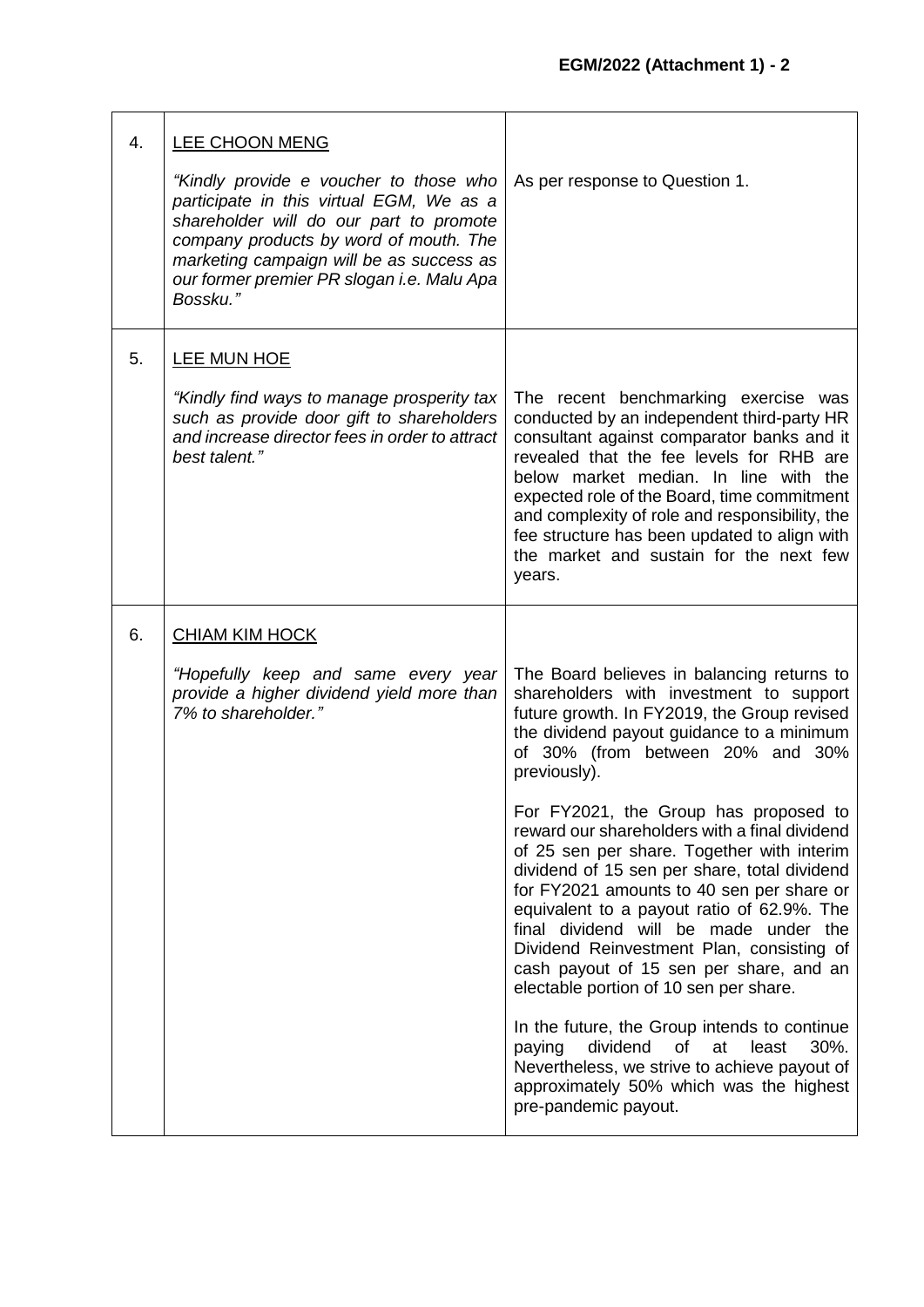| 7.         | <b>LEE CHEE CHIANG</b>                                                                                 |                                                                                                                                                                                                                                                                                                                |
|------------|--------------------------------------------------------------------------------------------------------|----------------------------------------------------------------------------------------------------------------------------------------------------------------------------------------------------------------------------------------------------------------------------------------------------------------|
|            | "Expectations for next quarter performance<br>despite the Ukraine's crisis."                           | We are finalising our Q1 2022 results and the<br>results will be announced by end-May 2022.                                                                                                                                                                                                                    |
|            |                                                                                                        | At the moment, it is still too early to measure<br>the impact of Ukraine's crisis on the Group's<br>performance. However, on an overall basis,<br>the Group will remain vigilant on the outlook<br>for the rest of the year but committed to<br>deliver growth in 2022.                                        |
|            |                                                                                                        | Key target for FY2022 as follows:<br>ROE of 8.5% (10.0% if normalised for<br>Prosperity Tax impact)<br>Loans growth between 4% and 5%<br>CASA composition of 30%<br>$\blacksquare$<br>Gross impaired loans ratio of not more<br>$\blacksquare$<br>than 1.70%<br>Cost-to-income ratio of not more than<br>45.0% |
| <b>PNB</b> |                                                                                                        |                                                                                                                                                                                                                                                                                                                |
| 8.         | PNB                                                                                                    |                                                                                                                                                                                                                                                                                                                |
|            | "Grant Date: It was noted that the new RHB<br>Bank shares to be issued will be awarded<br>in tranches. |                                                                                                                                                                                                                                                                                                                |
|            | Can you share on the possible grant<br>dates?                                                          | The company expects to issue 5 annual<br>grants, with the first grant expected to<br>be issued by Q2 of 2022.                                                                                                                                                                                                  |
|            | Will there be separate grant dates for<br>new employees that are eligible for the<br>proposed SGs?"    | Eligible employees<br>(including<br>new<br>employees) will be subjected to similar<br>timeline.                                                                                                                                                                                                                |
| 9.         | PNB                                                                                                    |                                                                                                                                                                                                                                                                                                                |
|            | "Grant Date: It was noted that the new RHB<br>Bank shares to be issued will be awarded<br>in tranches. |                                                                                                                                                                                                                                                                                                                |
|            | Can you give examples of both Group<br>п<br>and individual targets?                                    | An eligible employee may receive SGS<br>up to 5 times, 1 time for each year.                                                                                                                                                                                                                                   |
|            | Is there a possibility to split the total<br>٠<br>entitlement to manage the cost?"                     |                                                                                                                                                                                                                                                                                                                |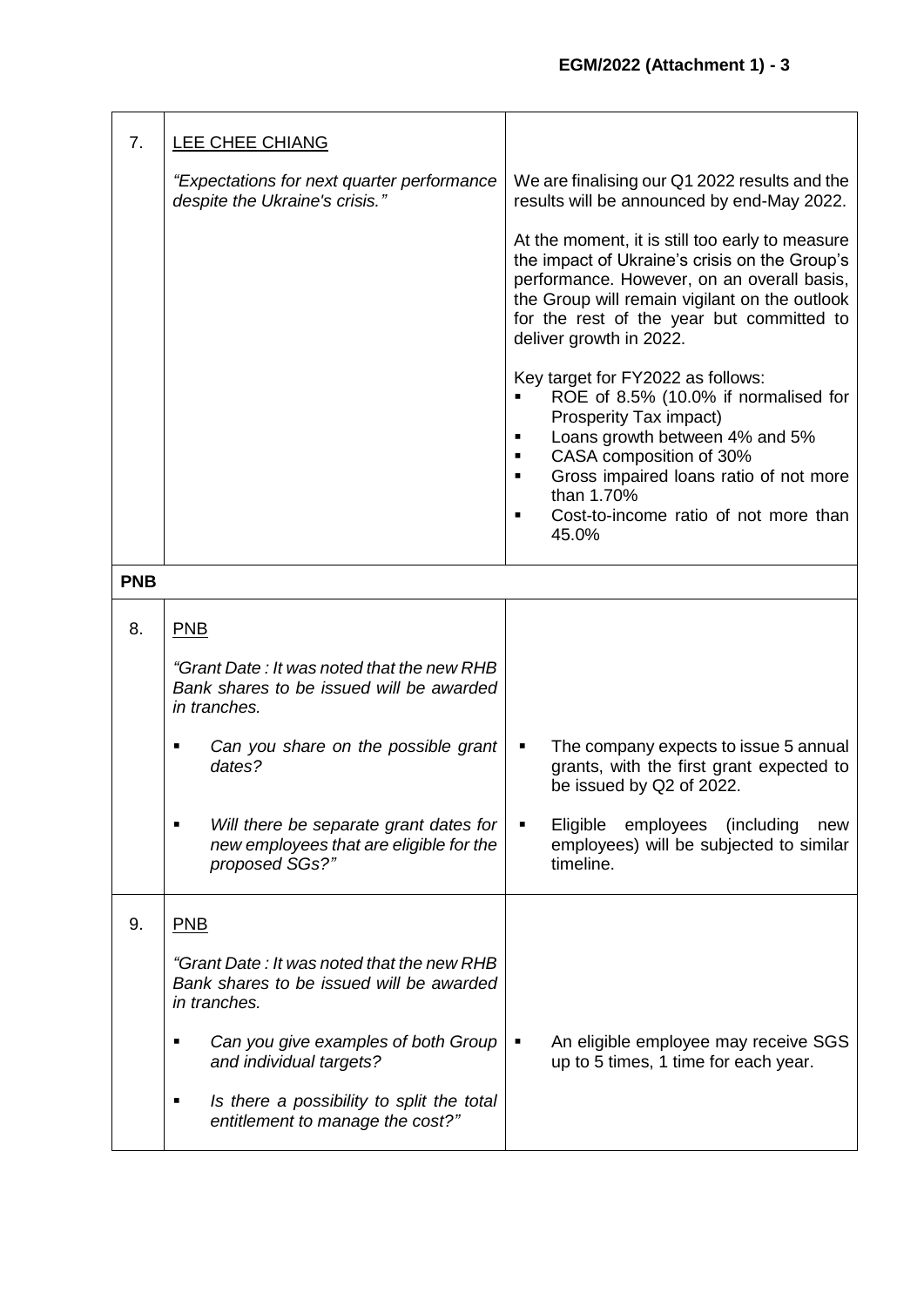| 10. | PNB                                                                                                                                                                                                |                                                                                                                                                                                                                                    |
|-----|----------------------------------------------------------------------------------------------------------------------------------------------------------------------------------------------------|------------------------------------------------------------------------------------------------------------------------------------------------------------------------------------------------------------------------------------|
|     | "Vesting conditions: It was noted that the<br>vesting conditions include RHB Group<br>meeting its performance targets and the<br>individual meeting his/her individual work<br>performance rating. |                                                                                                                                                                                                                                    |
|     | Can you give examples of both Group<br>$\blacksquare$<br>and individual targets.                                                                                                                   | There are 2 vesting conditions, as follows:-                                                                                                                                                                                       |
|     |                                                                                                                                                                                                    | Individual performance - based on<br>$\blacksquare$<br>balance score card, and to align with<br>RHB's ongoing strategy/ long term<br>business plan.                                                                                |
|     |                                                                                                                                                                                                    | Group performance - based on RHB<br>performance, to be determined by<br>Board (any profit indicator i.e. EBITDA<br>or PBT).                                                                                                        |
|     | Does the target includes ESG matrix<br>$\blacksquare$                                                                                                                                              | Yes. ESG is part of the element in the<br>balance score card.                                                                                                                                                                      |
|     | Will there be a separate remuneration<br>package if eligible employees exceed<br>the targets set?                                                                                                  | The remuneration of an employee who<br>п<br>exceeds target will still comprise of the<br>compensation mix between fixed and<br>variable pay. However, the quantum for<br>the LTIP portion will reflect the staff's<br>performance. |
|     | If eligible employees achieve above<br>٠<br>targets, would there be higher multiple<br>of performance shares be accorded?"                                                                         | Yes. A multiplier will be applied to the<br>remuneration package, subject to the<br>Board's approval.                                                                                                                              |
| 11. | <b>PNB</b>                                                                                                                                                                                         |                                                                                                                                                                                                                                    |
|     | "Estimated cost for the proposed Share<br>Grant Scheme ("SGS")                                                                                                                                     |                                                                                                                                                                                                                                    |
|     | How much is the estimated MFRS2 Cost for<br>the entire programme? (when meeting<br>target and above target, if any)."                                                                              | The estimated expense related to SGS<br>(excludes MFR2 cost) is shown below:                                                                                                                                                       |
|     |                                                                                                                                                                                                    | <b>RM'000</b><br><b>Estimated expenses</b>                                                                                                                                                                                         |
|     |                                                                                                                                                                                                    | Professional fees(1)<br>369<br>Fees to Bursa Securities<br>20                                                                                                                                                                      |
|     |                                                                                                                                                                                                    | Printing, despatch, advertising and expenses in relation to<br>213<br>convening the EGM                                                                                                                                            |
|     |                                                                                                                                                                                                    | Miscellaneous expenses and contingencies<br>60                                                                                                                                                                                     |
|     |                                                                                                                                                                                                    | Total<br>662<br>Note:                                                                                                                                                                                                              |
|     |                                                                                                                                                                                                    | Comprising fees payable to our Principal Adviser, Solicitors, and other<br>(1)<br>professionals.                                                                                                                                   |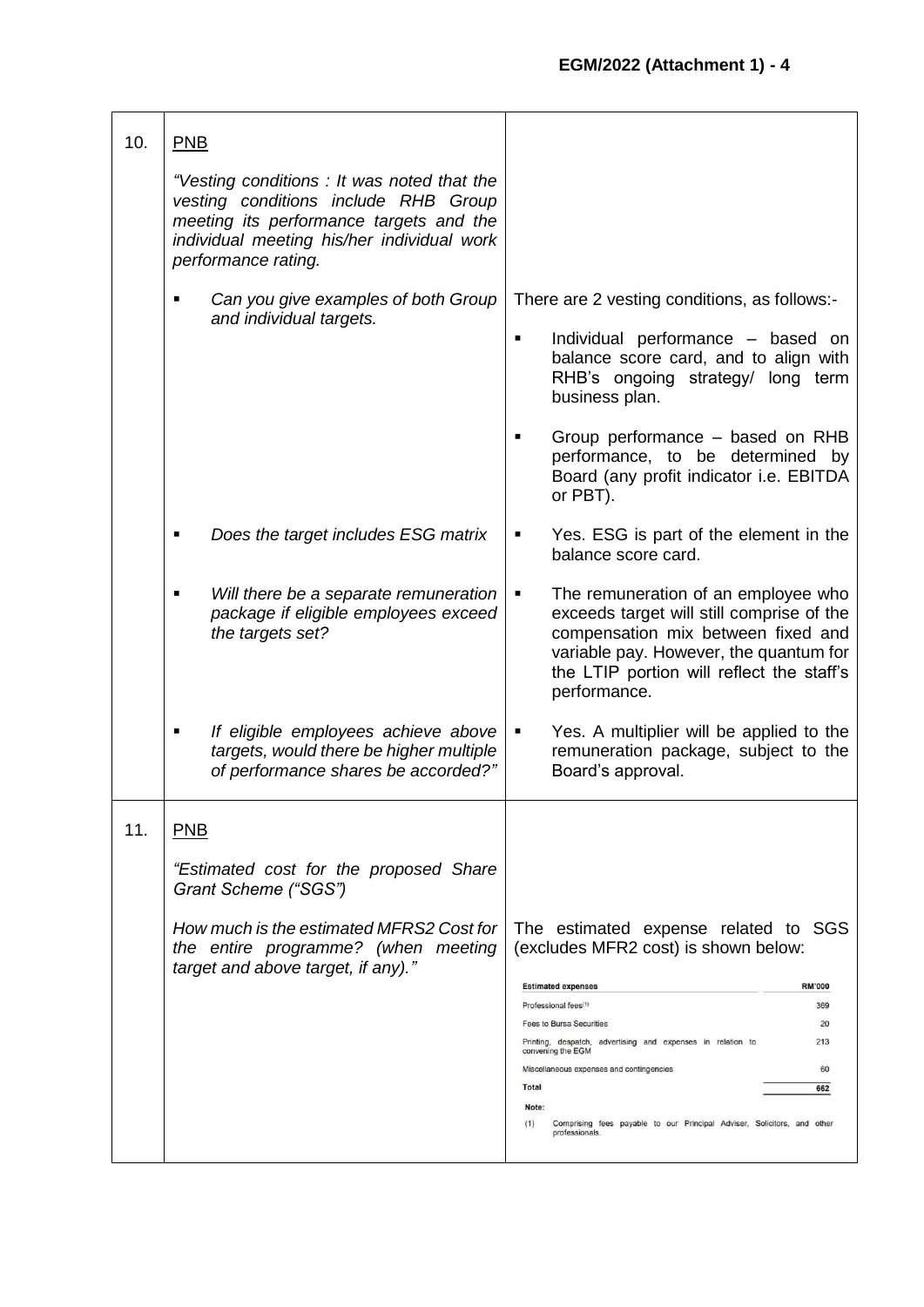| "Estimated cost for the proposed Share<br>Grant Scheme ("SGS")                                                                                                                                                                                                                                                                                                                                                                                                                                                    |                                                                                                                                                                                                                                  |
|-------------------------------------------------------------------------------------------------------------------------------------------------------------------------------------------------------------------------------------------------------------------------------------------------------------------------------------------------------------------------------------------------------------------------------------------------------------------------------------------------------------------|----------------------------------------------------------------------------------------------------------------------------------------------------------------------------------------------------------------------------------|
| It was noted that the cost would be<br>recognised as an expense over the vesting<br>period.                                                                                                                                                                                                                                                                                                                                                                                                                       |                                                                                                                                                                                                                                  |
| What would be the estimated expense<br>$\blacksquare$<br>recognised annually?                                                                                                                                                                                                                                                                                                                                                                                                                                     | The extent of the effect of MFR2 cost on the<br>group earnings cannot be determined at this                                                                                                                                      |
| In the case where employees do not<br>٠<br>meet vesting conditions, would RHB<br>be able to reverse the expense?"                                                                                                                                                                                                                                                                                                                                                                                                 | juncture as it depends on various factors that<br>affect the fair value of RHB Bank shares as<br>at the respective dates of the grants.                                                                                          |
| PNB                                                                                                                                                                                                                                                                                                                                                                                                                                                                                                               |                                                                                                                                                                                                                                  |
| "Compensation model: It was noted that<br>RHB Banking Group has a cash deferred<br>scheme in place since 2019 and that any<br>tranches of cash entitlement that are still<br>pending fulfilment of performance targets<br>may be converted to an equivalent value in<br>RHB bank shares to be awarded to them<br>under the Proposed SGS. For FY20 and<br>FY21, the remuneration for Cash Deferred<br>Scheme<br>and the related employer's<br>contribution totalled RM 6 million and RM7<br>million, respectively. |                                                                                                                                                                                                                                  |
| Is the group of eligible employees<br>٠<br>under Cash Deferred Scheme same<br>as the eligible employees under the<br>Proposed SGS?                                                                                                                                                                                                                                                                                                                                                                                | No. The proposed SGS is more open<br>$\blacksquare$<br>with additional criteria compared to the<br>Cash Deferred Scheme i.e. alignment to<br>the Group strategy.                                                                 |
| What motivates RHB to change the<br>$\blacksquare$<br>reward scheme                                                                                                                                                                                                                                                                                                                                                                                                                                               | change<br>better<br>The<br>will<br>provide<br>$\blacksquare$<br>alignment to<br>Group strategy.<br>the<br>Further, the eligible employees will be<br>more motivated to perform/contribute to<br>improvement of RHB shares price. |
| How does the Proposed SGS change<br>٠<br>the current compensation model to<br>director<br>executive<br>and<br>senior<br>managers in terms of composition<br>between base pay, variable pay<br>(deferred or non-deferred) pay?                                                                                                                                                                                                                                                                                     | The remuneration/ reward packages<br>п<br>encompassing the following:-<br>Fixed pay; and<br>٠<br>Variable pay – comprising of both short<br>٠<br>and long term incentives                                                        |
|                                                                                                                                                                                                                                                                                                                                                                                                                                                                                                                   |                                                                                                                                                                                                                                  |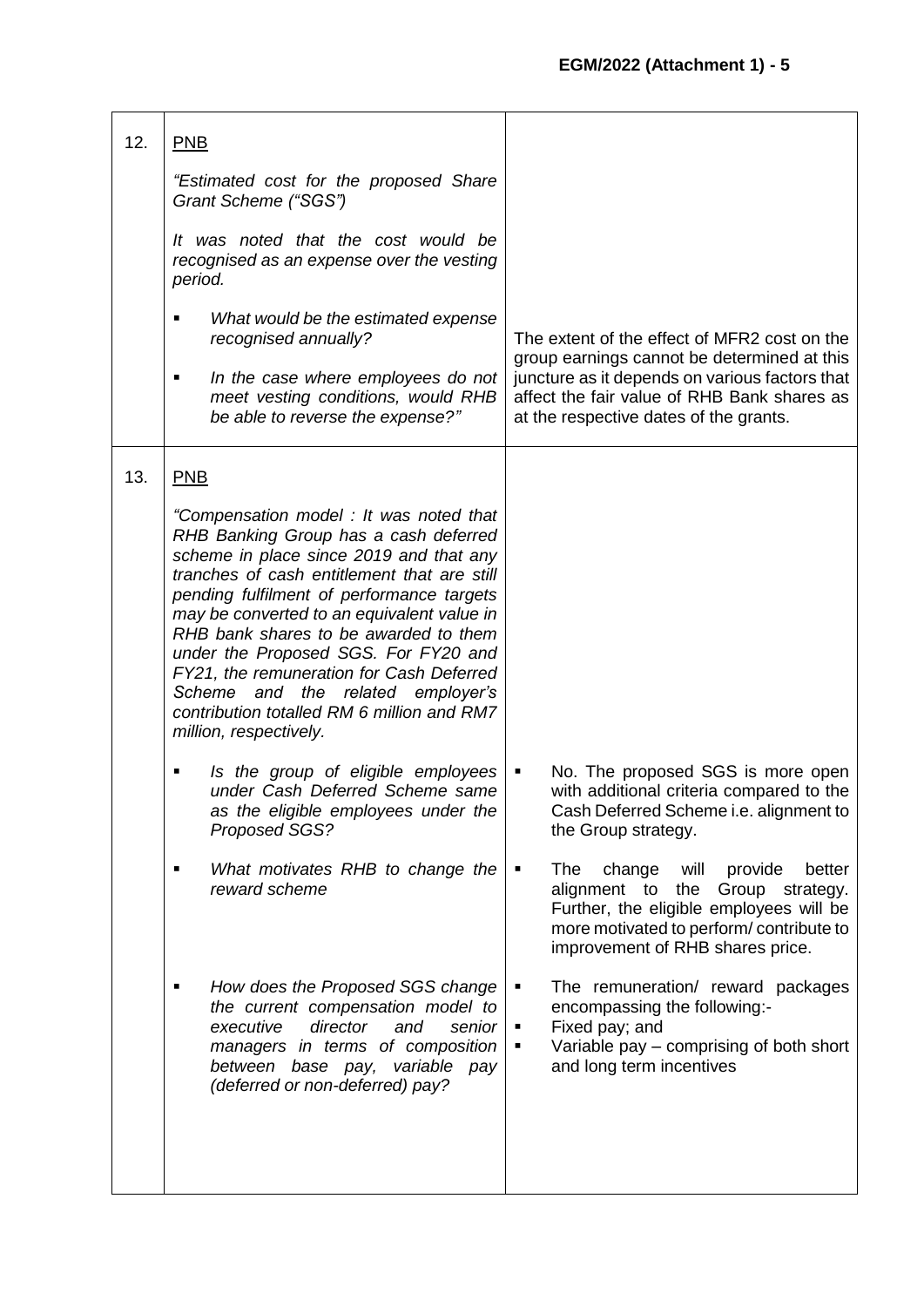|     | Were there any vesting conditions<br>under the previous Cash Deferred<br>Scheme?"                                                                                                                | The Long term pay is determined based<br>$\blacksquare$<br>on selected employee's contribution to<br>the continued success of the Group.<br>Both CDS and SGS are deferred pay<br>plans. The difference is CDS is cash<br>based while SGS is shares based.<br>Allocation shall be based on categories<br>п<br>set based on each role's line-of-sight<br>against the Group's strategy<br>and<br>continued success of the Group.<br>Similar to the proposed SGS. There<br>$\blacksquare$<br>were 3 year vesting period and vesting<br>conditions would be based on targets<br>individual<br>for<br>and<br>set<br>group<br>performance. |
|-----|--------------------------------------------------------------------------------------------------------------------------------------------------------------------------------------------------|-------------------------------------------------------------------------------------------------------------------------------------------------------------------------------------------------------------------------------------------------------------------------------------------------------------------------------------------------------------------------------------------------------------------------------------------------------------------------------------------------------------------------------------------------------------------------------------------------------------------------------------|
| 14. | <b>PNB</b><br>"Pay Mix: Pursuant to the proposed SGS,<br>what would be the pay mix for the top<br>management and senior management<br>(fixed pay, variable short-term and long-<br>term $pay$ ?" | The pay mix for Top and Senior Management<br>comprise of:-<br>Salary<br>Fixed<br>Pay<br>(Base<br>and<br>٠<br>Allowance);<br>Short Term Incentive; and<br>$\blacksquare$<br>Long Term Incentive.<br>$\blacksquare$                                                                                                                                                                                                                                                                                                                                                                                                                   |
| 15. | <b>PNB</b><br>"Number of Eligible Persons<br>What are the estimated number of eligible<br>persons involved in the programme?"                                                                    | The target is 1-2% of the total employees in<br>Malaysian operation that are critical to RHB<br>strategy.<br>Employees for overseas operations will not<br>be considered since the proposed SGS<br>would be granted to employees residing in<br>Malaysia. Group HR will plan a package, akin<br>to Cash Deferred Scheme for this group of<br>employees instead.                                                                                                                                                                                                                                                                     |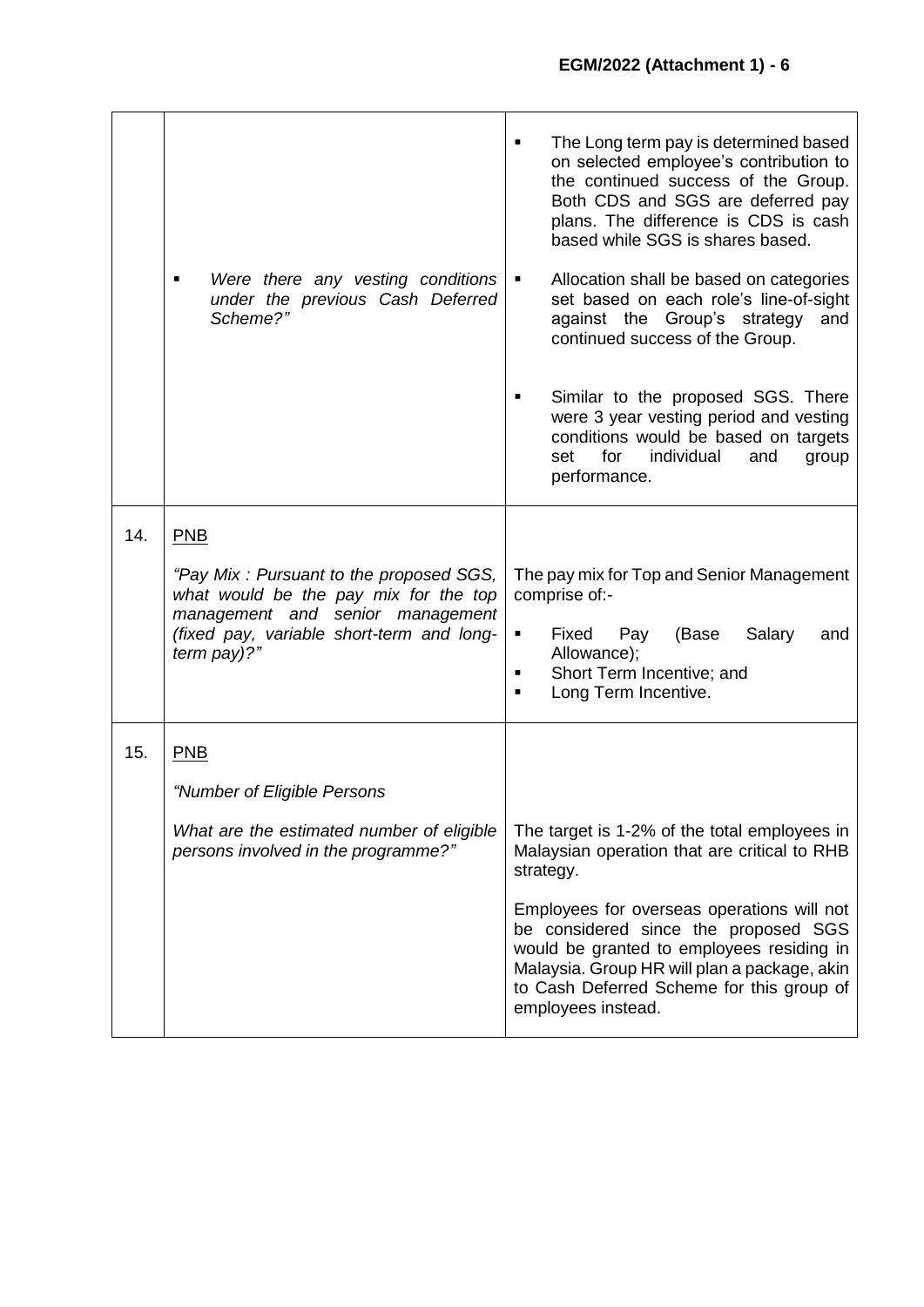| 16. | <b>PNB</b><br>"Mode of Settlement<br>At this juncture, what is RHB's preference<br>on mode of settlement?"                                                                                                                  | Mode of settlement would be via issuance of<br>new shares.                                                                                                                                                                                                                                                                                         |
|-----|-----------------------------------------------------------------------------------------------------------------------------------------------------------------------------------------------------------------------------|----------------------------------------------------------------------------------------------------------------------------------------------------------------------------------------------------------------------------------------------------------------------------------------------------------------------------------------------------|
| 17. | <b>PNB</b><br>"Compensation value benchmark<br>What type of benchmarking does RHB<br>п<br>use to arrive to the compensation<br>value for senior management and<br>specifically En Mohd Rashid and Ms<br>Eliza Ong Yin Suen? | Based on market data (financial sectors<br>٠<br>and banking institutions) as provided by<br>WTW, RHB will consider the total<br>compensation, inclusive of basic salary,<br>long<br>bonus<br>and<br>term<br>incentive,<br>comparative to similar positions in the<br>market.                                                                       |
|     | For En Mohd Rashid and Ms Eliza<br>Ong Yin Suen, what is the expected<br>total compensation via the proposed<br>SGS?<br>Was Ms Eliza Ong Yin Suen granted<br>$\blacksquare$<br>Cash Deferred Scheme before?"                | WTW has around 40 organisations in its<br>database for benchmarking.<br>The maximum potential allocation of<br>п<br>shares is as per the Circular. For clarity,<br>the proposed SGS would be additional<br>compensation to En Mohd Rashid and<br>Ms Eliza Ong Yin Suen.<br>Ms Eliza Ong Yin Suen received the<br>٠<br>Cash Deferred Scheme before. |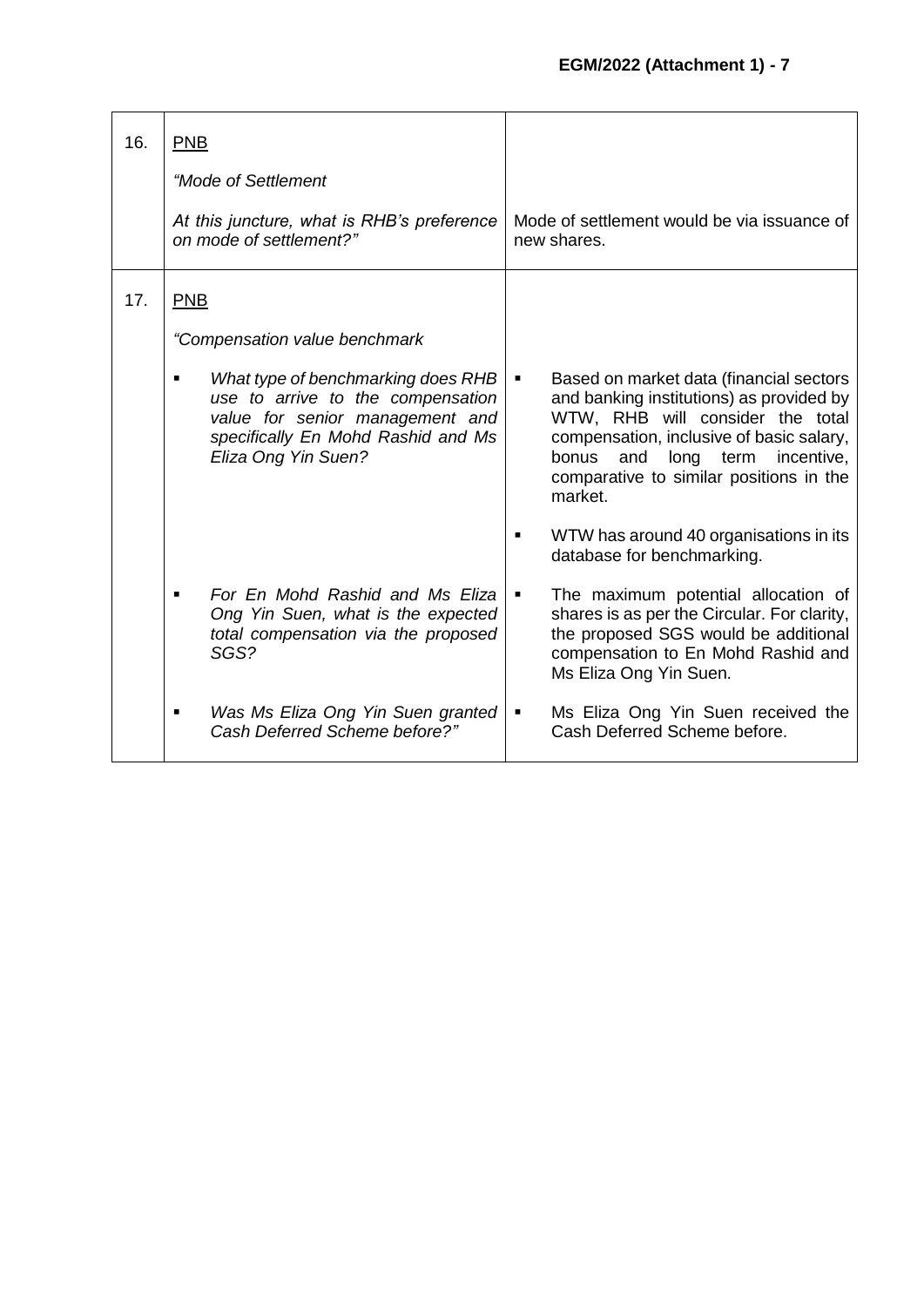Attachment 2 of the Minutes of the Extraordinary General Meeting ("EGM") of RHB Bank Berhad ("RHB Bank" or "the Company" or "the Bank") held virtually at Meeting Room 3, Level 16, Tower Three, RHB Centre, Jalan Tun Razak, 50400 Kuala Lumpur ("Broadcast Venue") and via the Boardroom Smart Investor Portal at [https://investor.boardroomlimited.com/](https://meeting.boardroomlimited.my/) on Wednesday, 27 April 2022 at 12.45 p.m.

| <b>Name and Question of Member(s)</b>                                                                                                                                                     | <b>Response by the Company</b>                                                                                                                                                                        |
|-------------------------------------------------------------------------------------------------------------------------------------------------------------------------------------------|-------------------------------------------------------------------------------------------------------------------------------------------------------------------------------------------------------|
| <b>NG SOOK LUAN</b>                                                                                                                                                                       |                                                                                                                                                                                                       |
| "why i don't have login info for AGM?"                                                                                                                                                    | Good morning Madam. The login details for<br>the AGM was circulated in the Admin Guide<br>Notification<br>and<br>Letter<br>the<br>sent<br>to<br>shareholders.                                         |
| <b>NG SOOK LUAN</b>                                                                                                                                                                       |                                                                                                                                                                                                       |
| "I had call boardroom service, say that<br>going to call back. But not receive any call."                                                                                                 | We have sent an urgent message to<br>Boardroom Share Registrars to call you<br>back. Thank you.                                                                                                       |
| <u>TE SENG WHATT@TAY SENG WHATT</u>                                                                                                                                                       |                                                                                                                                                                                                       |
| "Will we receive any door gifts for attending<br>this RPV egm? Tq"                                                                                                                        | The Bank will not be providing any door gifts<br>including<br>e-vouchers<br>e-wallet<br>or<br>to<br>shareholders/proxies who<br>participate<br>remotely in the virtual 56th AGM and EGM<br>this year. |
|                                                                                                                                                                                           | This approach is also taken by other<br>conglomerates which are moving towards<br>rewarding<br>the<br>shareholders<br>more<br>substantively, for example via declaration of<br>better dividends.      |
|                                                                                                                                                                                           | Thank you.                                                                                                                                                                                            |
| STEPHEN LYE TUCK MENG<br>"This LUMI System is very lousy. No Logout<br>button. Boardroom CEO kindly look into this<br>and fix the problem. I have already sent you<br>and email on this." | Have escalated this matter to Boardroom for<br>their improvement.                                                                                                                                     |
|                                                                                                                                                                                           |                                                                                                                                                                                                       |

# **Questions Received From The Members Of The Company During The EGM**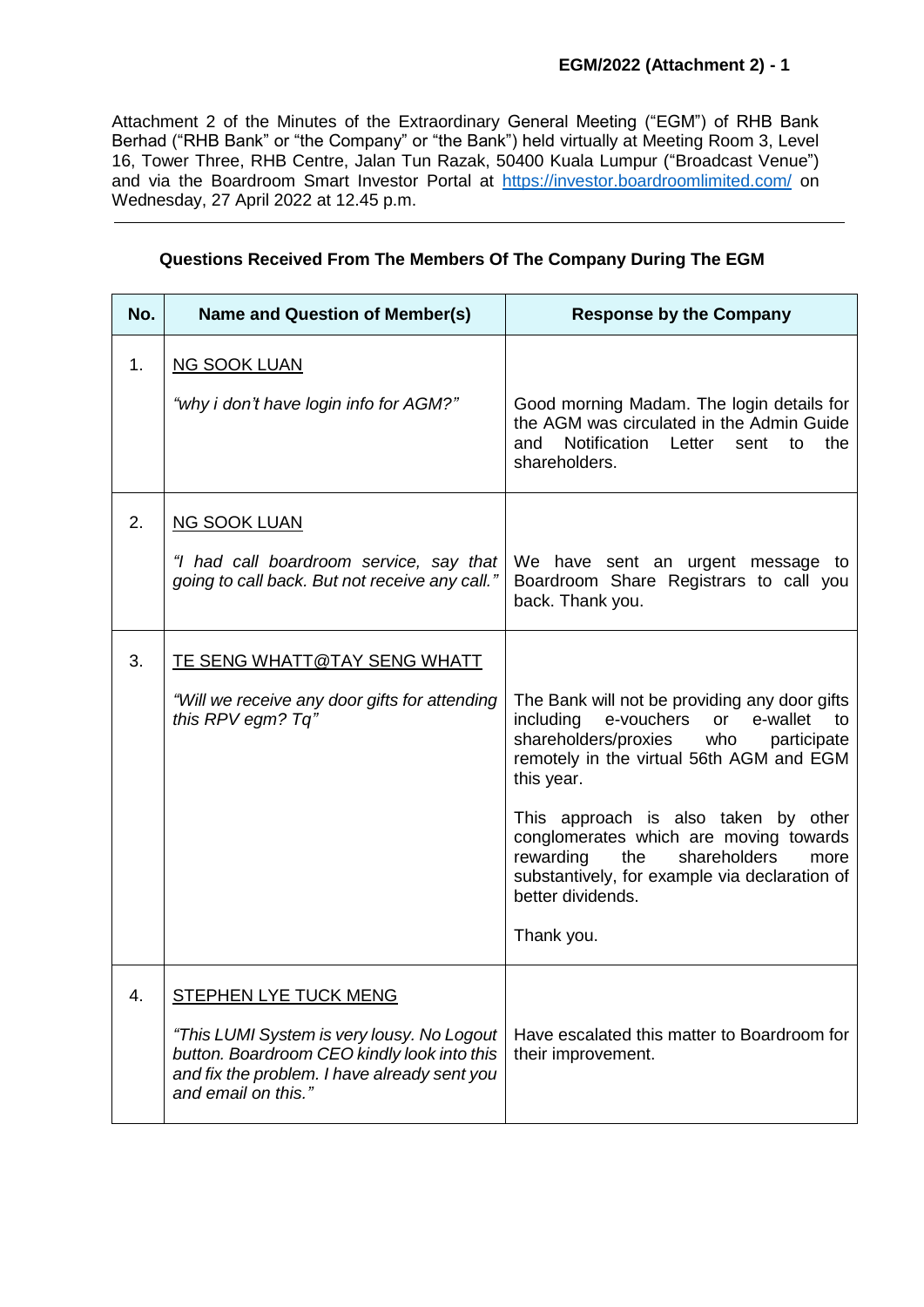| 5.  | <b>LOO YEO MING</b>                                                                                                                                                                                                                                                   |                                                                                                                           |
|-----|-----------------------------------------------------------------------------------------------------------------------------------------------------------------------------------------------------------------------------------------------------------------------|---------------------------------------------------------------------------------------------------------------------------|
|     | "Any door gift to be distributed to<br>shareholders for AGM and EGM."                                                                                                                                                                                                 | As per the response to Question 3.                                                                                        |
| 6.  | <b>LIM CHZENG JOHN</b>                                                                                                                                                                                                                                                |                                                                                                                           |
|     | "Good morning Chairman. Door gift pls".                                                                                                                                                                                                                               | As per the response to Question 3.                                                                                        |
| 7.  | <b>STEPHEN LYE TUCK MENG</b>                                                                                                                                                                                                                                          |                                                                                                                           |
|     | "Dear Chairman, I still cannot see the<br>Logout button in LUMI. Same problem I<br>faced in the AGM earlier and I have<br>screenshot and sent to Boardroom CEO.<br>Still no response from her. Really lousy<br>service. Kindly do not use them anymore in<br>future." | Thank you for your feedback. We have<br>escalated the matter to Boardroom Shares<br>Registrar for their immediate action. |
| 8.  | OON JOO LEE                                                                                                                                                                                                                                                           |                                                                                                                           |
|     | "Good morning Chairman. TNG-ewallet pls.<br>Tq"                                                                                                                                                                                                                       | As per the response to Question 3.                                                                                        |
| 9.  | PO KWANG HUEI                                                                                                                                                                                                                                                         |                                                                                                                           |
|     | "why black screen? egm started?"                                                                                                                                                                                                                                      | The EGM has not started.                                                                                                  |
| 10. | LIM KIM YEW                                                                                                                                                                                                                                                           |                                                                                                                           |
|     | "Good morning Chairman. TNG-ewallet pls.<br>Tq"                                                                                                                                                                                                                       | As per the response to Question 3.                                                                                        |
| 11. | <b>YONG YANG HAR</b>                                                                                                                                                                                                                                                  |                                                                                                                           |
|     | "Will we receive any door gifts for attending<br>this RPV egm? Tq"                                                                                                                                                                                                    | As per the response to Question 3.                                                                                        |
| 12. | <b>TAN KONG ANG</b>                                                                                                                                                                                                                                                   |                                                                                                                           |
|     | "Please give e voucher as door gift for<br>today AGM & EGM attendee, TQVM."                                                                                                                                                                                           | As per the response to Question 3.                                                                                        |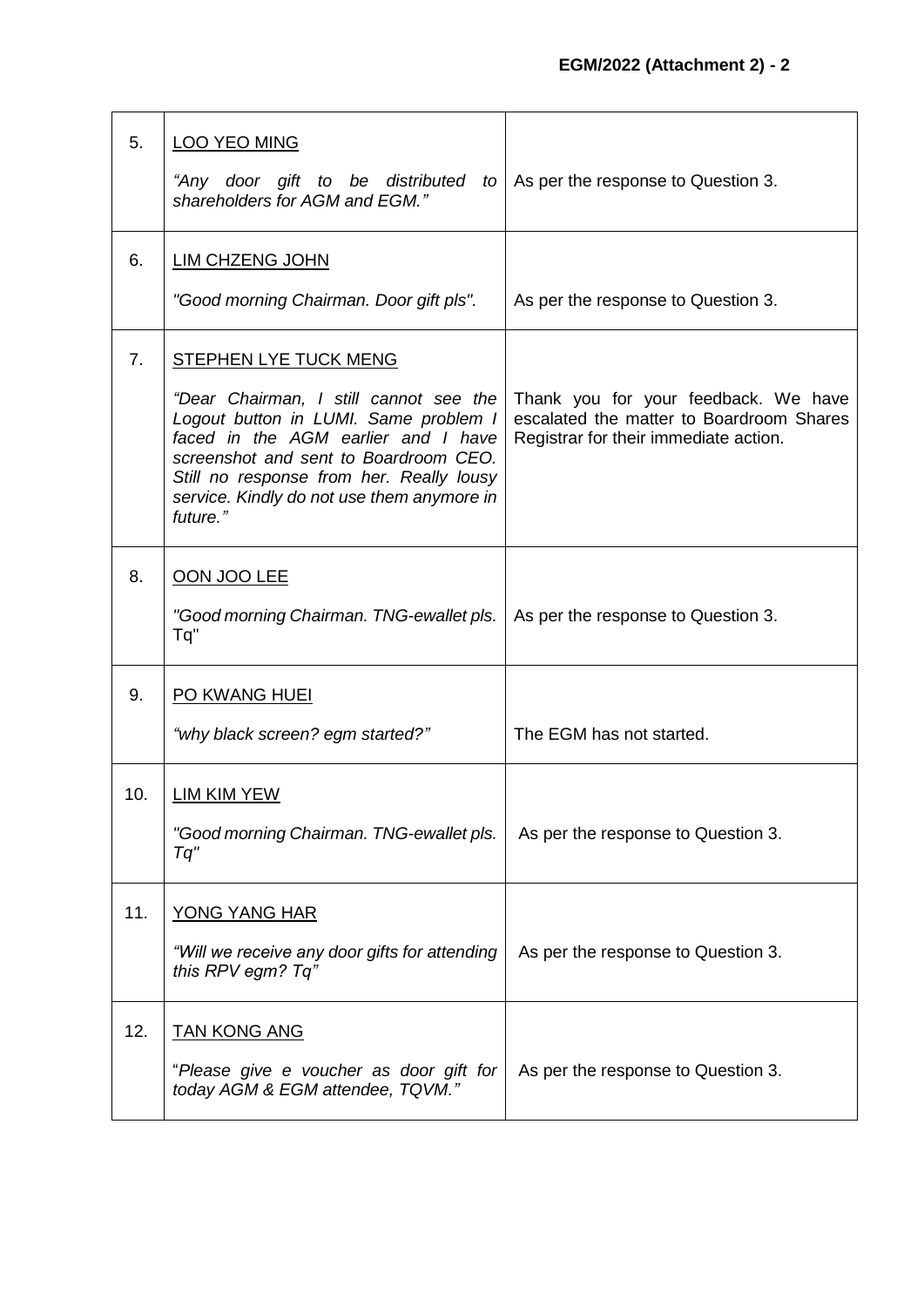| 13. | <b>GOH PEK HONG</b>                                    |                                                                                                                                                                                                                              |
|-----|--------------------------------------------------------|------------------------------------------------------------------------------------------------------------------------------------------------------------------------------------------------------------------------------|
|     | "EGM starting 11.30, is it ongoing now?"               | The AGM is still on-going, at its tail-end i.e.<br>voting. As stated in the Notice of EGM, the<br>Meeting will start at 11.30 a.m. or at the<br>conclusion of the AGM. Thank you for your<br>kind understanding and support. |
| 14. | <b>GOH TENG CHING</b>                                  |                                                                                                                                                                                                                              |
|     | "A door gift would be much appreciated."               | As per the response to Question 3.                                                                                                                                                                                           |
| 15. | <b>TAN MEI TENG</b>                                    |                                                                                                                                                                                                                              |
|     | "no voting?"                                           | Dear Madam, the voting will start as soon as<br>the EGM starts. Right now the AGM is still in<br>session. See you soon.                                                                                                      |
| 16. | <b>LIM CHZENG SIR</b>                                  |                                                                                                                                                                                                                              |
|     | "Good morning Chairman. TNG-ewallet pls<br>$tq$ "      | As per the response to Question 3.                                                                                                                                                                                           |
| 17. | <b>TAN KIM SING</b>                                    |                                                                                                                                                                                                                              |
|     | "Voting?"                                              | Dear Sir, the voting will open as soon as the<br>EGM starts. Right now the AGM is still in<br>session i.e. at the very end of voting. See you<br>soon and thank you for your support.                                        |
| 18. | <b>TAN BOON LYE</b>                                    |                                                                                                                                                                                                                              |
|     | "No voting?"                                           | Dear Sir, the voting will open as soon as the<br>EGM starts. Right now the AGM is still in<br>session i.e. at the very end of voting. See you<br>soon and thank you for your support.                                        |
| 19. | <b>EIK KHOO SING</b>                                   |                                                                                                                                                                                                                              |
|     | "Please give door gift for AGM and EGM.<br>Thank you." | As per the response to Question 3.                                                                                                                                                                                           |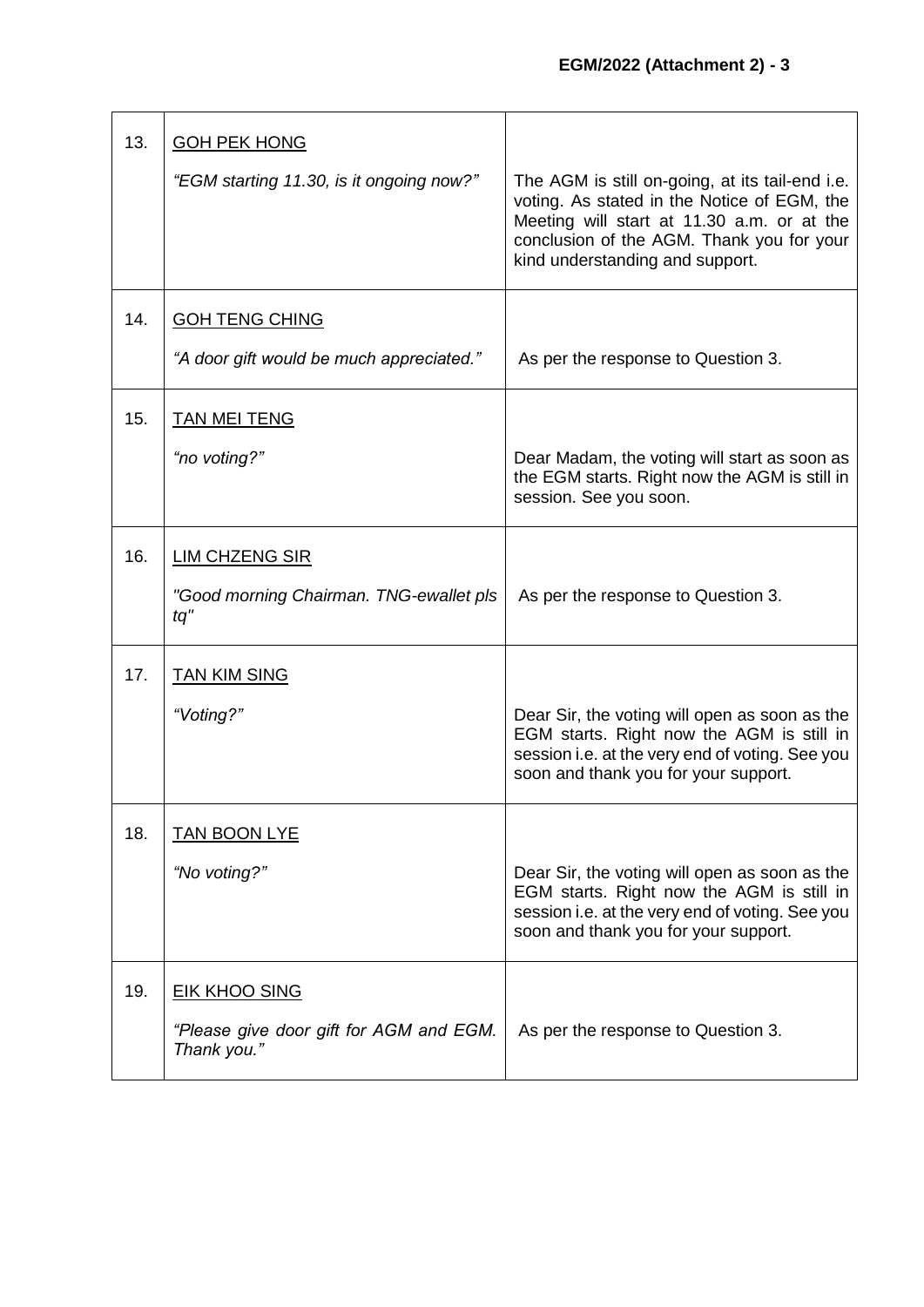| 20. | <u>TE SENG WHATT@TAY SENG WHATT</u><br>"Hope the company will consider giving<br>some doorgifts/e vouchers to all its<br>shareholders and proxies attending this<br>RPV egm as a token of appreciation for<br>their attendance. Tq" | As per the response to Question 3.                                                                                                                                                    |
|-----|-------------------------------------------------------------------------------------------------------------------------------------------------------------------------------------------------------------------------------------|---------------------------------------------------------------------------------------------------------------------------------------------------------------------------------------|
| 21. | ADRIAN TAY KIM MING<br>"Can we request for some e vouchers? Tq"                                                                                                                                                                     | As per the response to Question 3.                                                                                                                                                    |
| 22. | <u>CHIEW CHOY @ CHOW CHIN HOI</u><br>"Please give voucher."                                                                                                                                                                         | As per the response to Question 3.                                                                                                                                                    |
| 23. | <b>GOH WEE WEE</b><br>"May we request for some e vouchers<br>please. Tq"                                                                                                                                                            | As per the response to Question 3.                                                                                                                                                    |
| 24. | <b>WARREN TAY KIM LENG</b><br>"Will the company be giving any e vouchers"<br>to all its shareholders and proxies attending<br>this RPV egm? Tq"                                                                                     | As per the response to Question 3.                                                                                                                                                    |
| 25. | <b>GOH TENG CHING</b><br>"A door gift would be much appreciated."                                                                                                                                                                   | As per the response to Question 3.                                                                                                                                                    |
| 26. | <b>TEE KIM HONG</b><br>"May we request for some e vouchers/e<br>wallet for attending this RPV egm. Tq"                                                                                                                              | As per the response to Question 3.                                                                                                                                                    |
| 27. | <b>WONG KANG HOWE</b><br>"agm vote?"                                                                                                                                                                                                | Dear Sir, the voting will open as soon as the<br>EGM starts. Right now the AGM is still in<br>session i.e. at the very end of voting. See you<br>soon and thank you for your support. |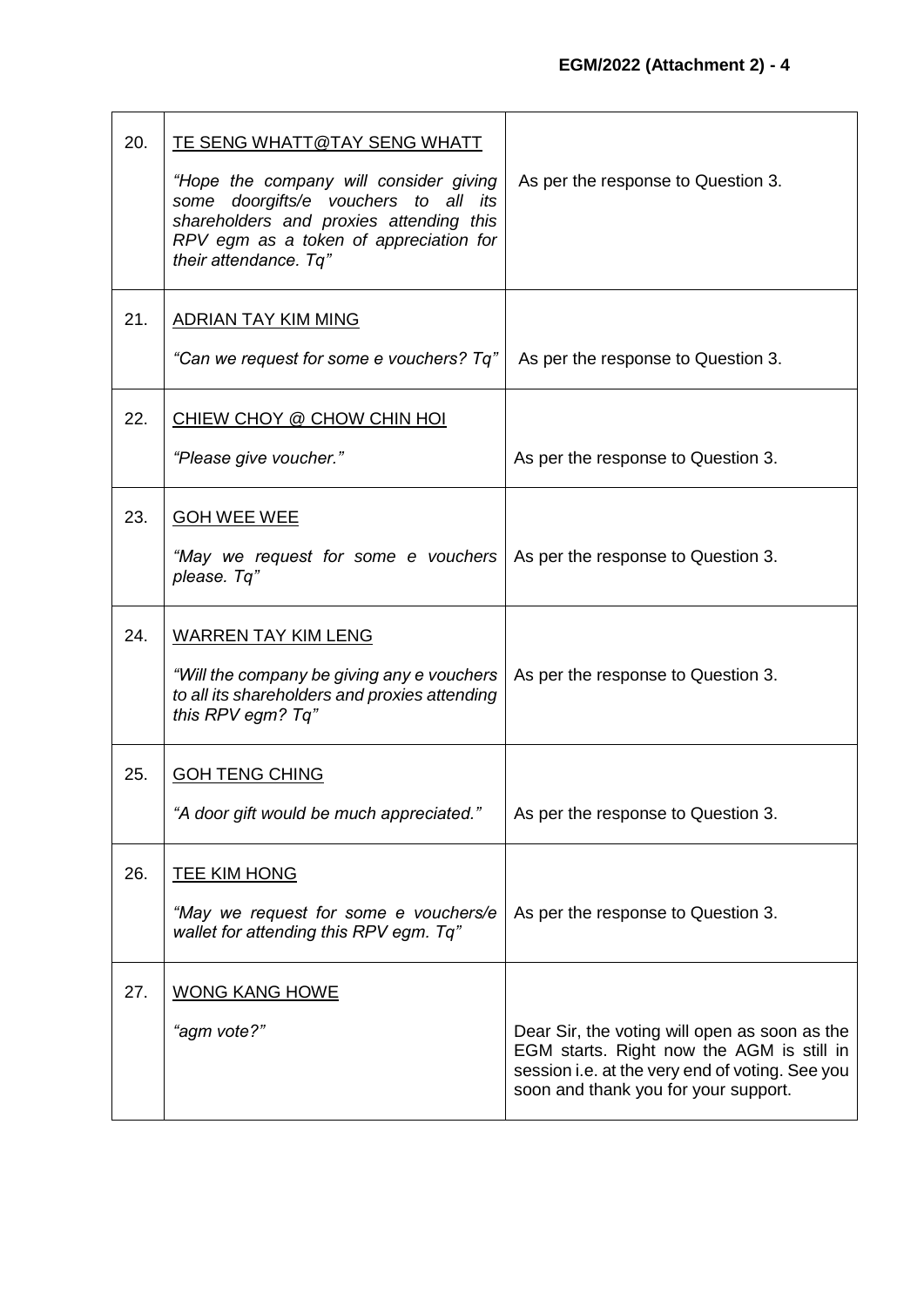| 28. | <b>EIK JIA WEI</b><br>"Please give good door gift for those<br>attending AGM and EGM. THANK YOU."                                                                                                                | As per the response to Question 3.                                                                                                                                                    |
|-----|------------------------------------------------------------------------------------------------------------------------------------------------------------------------------------------------------------------|---------------------------------------------------------------------------------------------------------------------------------------------------------------------------------------|
| 29. | <b>WONG KANG LEE</b><br>"agm vote?"                                                                                                                                                                              | Dear Sir, the voting will open as soon as the<br>EGM starts. Right now the AGM is still in<br>session i.e. at the very end of voting. See you<br>soon and thank you for your support. |
| 30. | <b>TEE TZIEN YUNG</b><br>"Do we also get e voucher/s wallet for<br>attending this RPV egm? Tq"                                                                                                                   | As per the response to Question 3.                                                                                                                                                    |
| 31. | <b>STEPHEN LYE TUCK MENG</b><br>"Can we vote now?"                                                                                                                                                               | Dear Sir, the voting will open as soon as the<br>EGM starts. Right now the AGM is still in<br>session i.e. at the very end of voting. See you<br>soon and thank you for your support. |
| 32. | TEE TZIEN WOEI<br>"May we request for some door gifts please.<br>Tq"                                                                                                                                             | As per the response to Question 3.                                                                                                                                                    |
| 33. | <b>LUM CHOONG YING</b><br>"BOD, consider to reward shareholders<br>with ewallet reload or evouchers as we may<br>need to delay our lunch as no sign when<br>EGM will start while AGM continue to drag<br>$on.$ " | As per the response to Question 3.                                                                                                                                                    |
| 34. | <u>TEH BEE LEH</u><br>"Can we get some e vouchers please. Tq"                                                                                                                                                    | As per the response to Question 3.                                                                                                                                                    |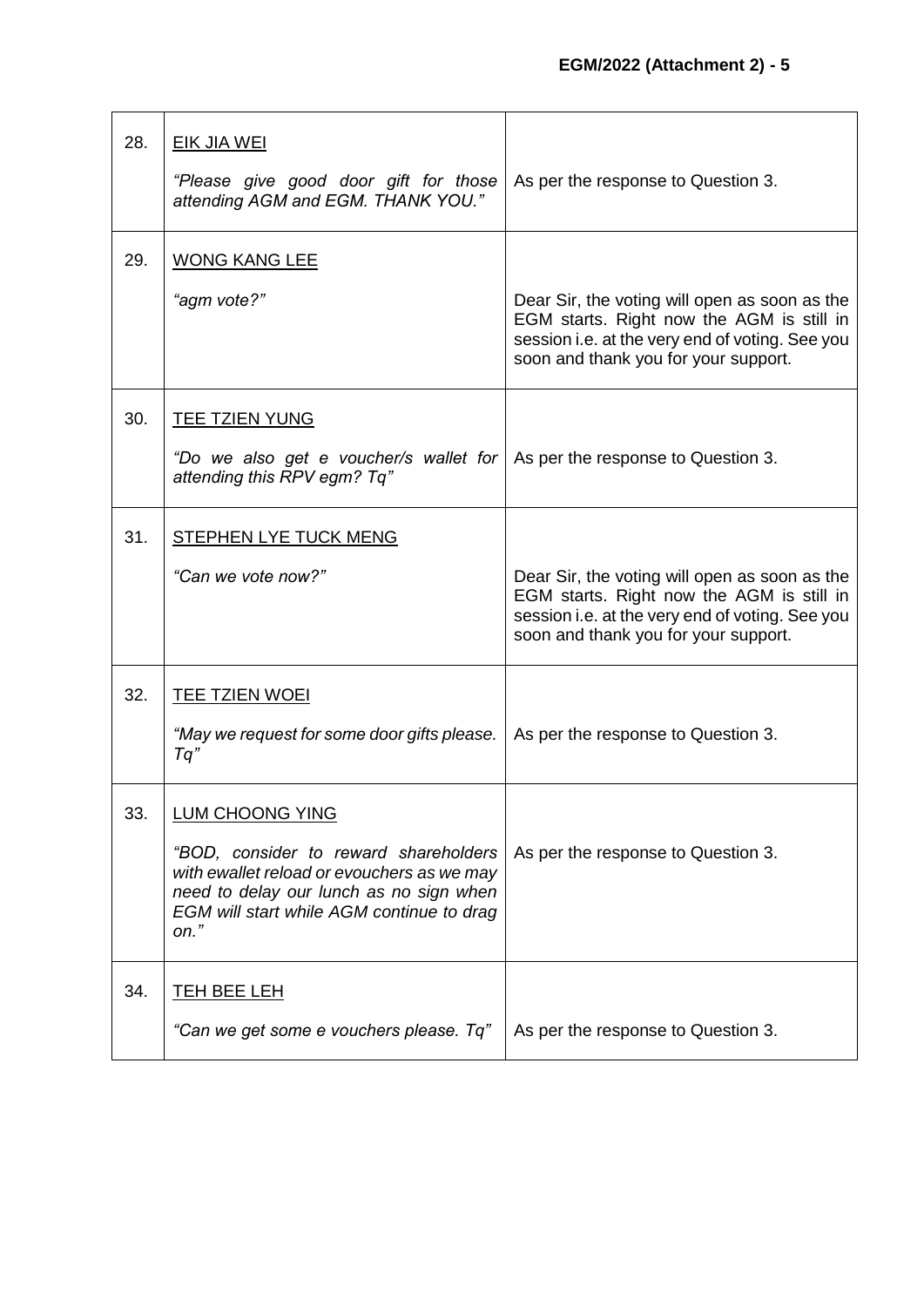| 35. | <b>KUAH CHIN SENG</b><br>"Hope the company will kindly consider<br>giving some e vouchers to all its<br>shareholders and proxies attending this<br>RPV egm as a token of appreciation for<br>their attendance. Tq" | As per the response to Question 3.                                                                                                                                                                                                 |
|-----|--------------------------------------------------------------------------------------------------------------------------------------------------------------------------------------------------------------------|------------------------------------------------------------------------------------------------------------------------------------------------------------------------------------------------------------------------------------|
| 36. | <b>WONG GEK LEONG</b><br>"EGM start what time?"                                                                                                                                                                    | The AGM is still on-going, at its tail-end i.e.<br>voting. As stated in the Notice of EGM, the<br>Meeting will start at 11.30 a.m. or at the<br>conclusion of the AGM. Thank you for your<br>kind understanding and support.       |
| 37. | <b>PO KWANG HUEI</b><br>"egm started?"                                                                                                                                                                             | Not yet Sir as we are still counting the votes<br>for AGM. Thank you for your support.                                                                                                                                             |
| 38. | PRABAGAREN A/L SINGARAVELOO<br>"Has the voting started."                                                                                                                                                           | Dear Sir, the voting will start as soon as the<br>EGM starts. At the moment we are still at the<br>tail end of the AGM i.e. vote counting. Thank<br>you for your continued support.                                                |
| 39. | <u>THAVARAJAN A/L MUTHIAH PILLAI</u><br>"Let shareholders vote? Why keep us<br>waiting? Thank you."                                                                                                                | Good Afternoon Sir. The voting will start as<br>soon as the EGM starts. Presently we are still<br>at the tail end of the AGM i.e. vote counting<br>process and verification. Thank you for your<br>patience and continued support. |
| 40. | <u>EIK JIA WEI</u><br>"Has EGM started?"                                                                                                                                                                           | EGM yet to start as we are still counting the<br>votes for AGM. Thank you for your support.                                                                                                                                        |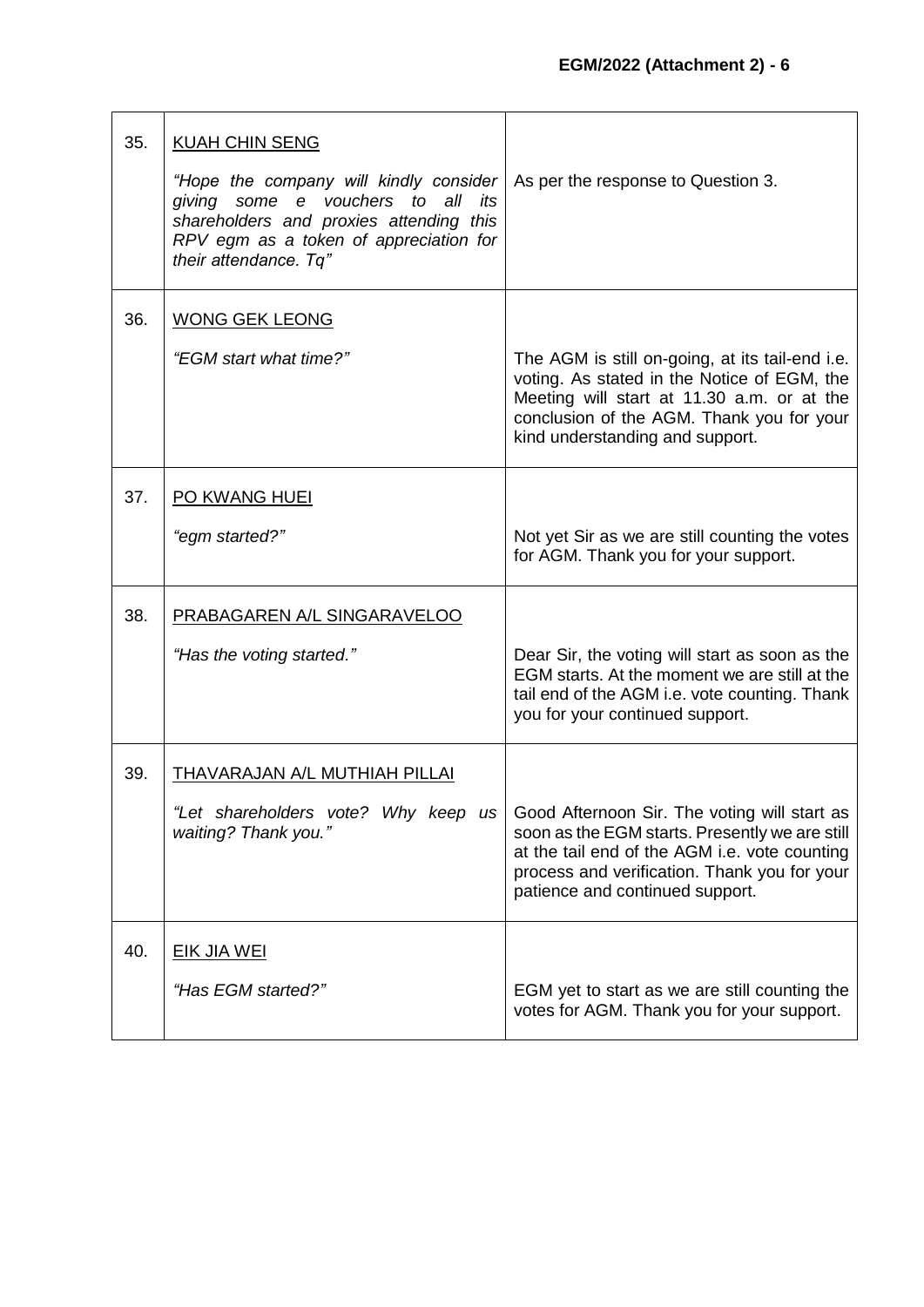| 41. | <b>FOONG SIEW CHUI</b><br>"Do understand that logistic difficulty to<br>distribution freebies. Hope board will<br>consider alternate way to distribute such as<br>free odd lot shares to those who participate<br>this EGM."                                                                                                                                                                                                                                      | As per the response to Question 3.                                                                       |
|-----|-------------------------------------------------------------------------------------------------------------------------------------------------------------------------------------------------------------------------------------------------------------------------------------------------------------------------------------------------------------------------------------------------------------------------------------------------------------------|----------------------------------------------------------------------------------------------------------|
| 42. | <b>LEE CHOON MENG</b><br>"Do take note that this is virtual EGM. Our<br>patience is running out until the time where<br>a physical meeting is convene and all the<br>courtesies and hospitality will be extended.<br>However, all of us are at advance age. I on<br>behalf of minority shareholder view of point<br>would like to appeal for participation gift to<br>those who attend this EGM. Do good for<br>others, it will come back in unexpected<br>ways." | As per the response to Question 3.                                                                       |
| 43. | LEE MUN HOE<br>"All of the resolutions are in related to<br>management<br>prosperity<br>while<br>minor<br>shareholders get nothing.<br>We<br>never<br>demand to reduce on director remuneration<br>& further endorse / concur all resolutions to<br>show our utmost support to the boards on<br>the past and future. Sincerely hope for e-<br>cash voucher for those who participate in<br>this EGM."                                                             | As per the response to Question 3.                                                                       |
| 44. | <b>KUAH CHIN SENG</b><br>"Has the meeting start yet? Tq"                                                                                                                                                                                                                                                                                                                                                                                                          | EGM yet to start as we just concluded the<br>vote counting for AGM. Thank you for your<br>understanding. |
| 45. | <b>YU CHOOI CHIN</b><br>"Egm started or not?"                                                                                                                                                                                                                                                                                                                                                                                                                     | EGM yet to start as we just concluded the<br>vote counting for AGM. Thank you for your<br>understanding. |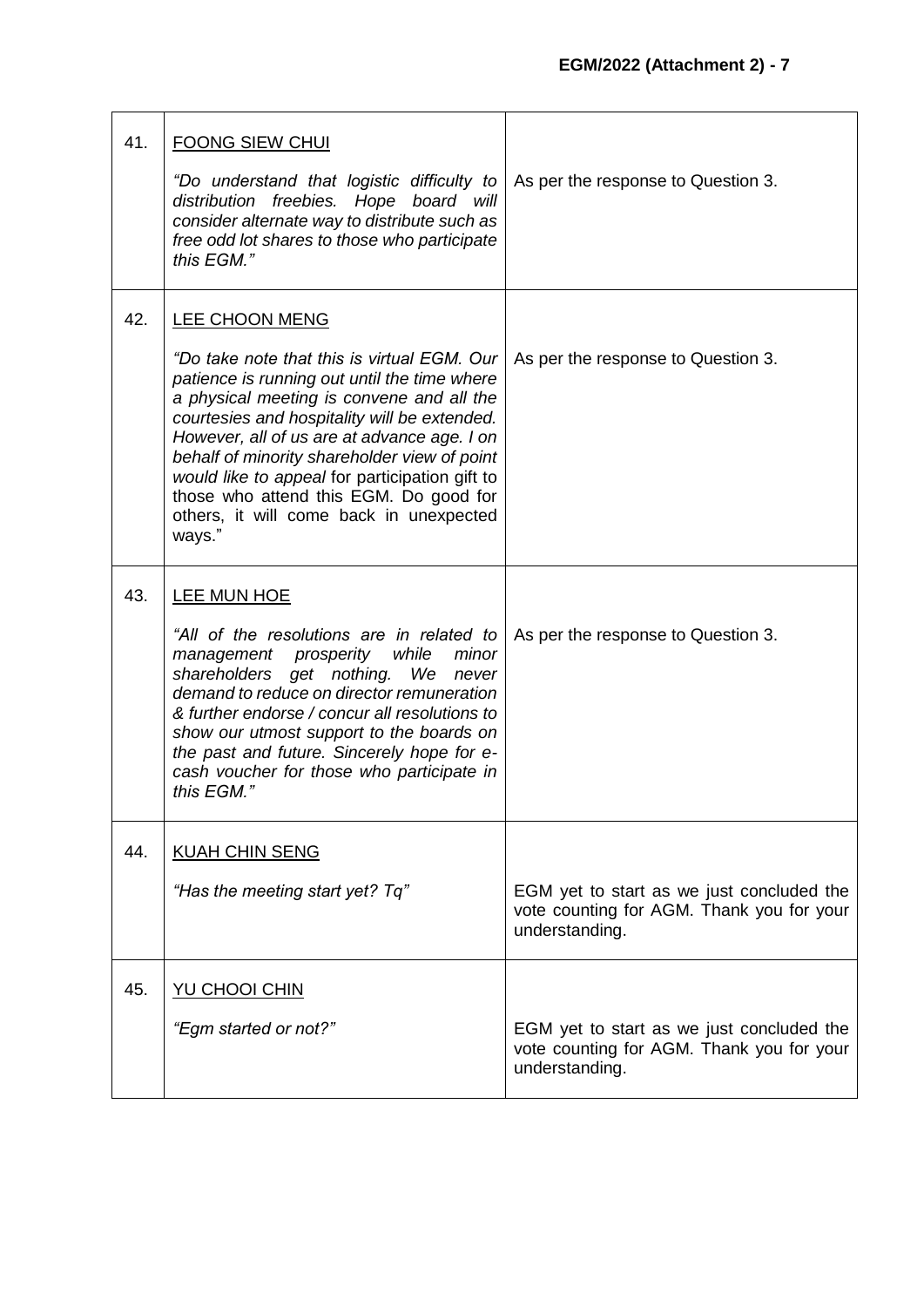| 46. | STEPHEN LYE TUCK MENG                                                                                                                                                                               |                                                                                                                                                                                                                                                                     |
|-----|-----------------------------------------------------------------------------------------------------------------------------------------------------------------------------------------------------|---------------------------------------------------------------------------------------------------------------------------------------------------------------------------------------------------------------------------------------------------------------------|
|     | "The EGM Time is stated as 10AM on your<br>notice when I logged in to LUMI. So what<br>time does the EGM start?"                                                                                    | EGM yet to start as we just concluded the<br>vote counting for AGM. Thank you for your<br>understanding.                                                                                                                                                            |
| 47. | <b>LOH MUN SEONG</b>                                                                                                                                                                                |                                                                                                                                                                                                                                                                     |
|     | "Any plan to exercise bonus issues?"                                                                                                                                                                | We do not have immediate plan for bonus<br>issue at this juncture.                                                                                                                                                                                                  |
|     |                                                                                                                                                                                                     | We are still committed to provide returns to<br>shareholders via the dividend route, whereby<br>established<br><b>Dividend</b><br>have<br>the<br><b>we</b><br>Reinvestment Plan (DRP).                                                                              |
|     |                                                                                                                                                                                                     | Based on our current capital management,<br>we are also committed to optimize our<br>existing capital to provide the best returns to<br>shareholders. Furthermore, our capital levels<br>are well above the regulatory requirement<br>and internal capital targets. |
| 48. | <b>SHIRLEY TAN</b>                                                                                                                                                                                  |                                                                                                                                                                                                                                                                     |
|     | "Hi meeting starting now?"                                                                                                                                                                          | EGM yet to start as we just concluded the<br>vote counting for AGM. Thank you for your<br>understanding.                                                                                                                                                            |
| 49. | <b>LIM CHZENG SIR</b>                                                                                                                                                                               |                                                                                                                                                                                                                                                                     |
|     | "What time Egm"                                                                                                                                                                                     | EGM yet to start as we just concluded the<br>vote counting for AGM. Thank you for your<br>understanding.                                                                                                                                                            |
| 50. | <b>LEE CHOON MENG</b>                                                                                                                                                                               |                                                                                                                                                                                                                                                                     |
|     | "Big corporate representative such as OSK,<br>PNB, EPF are very kind to vote for all<br>resolutions. That the reasons why nominal<br>perk reward to shareholders vanished<br>during this pandemic." | Many thanks for your observation Sir. We<br>strive to provide higher dividends in the<br>coming years. Thank you again for your<br>continued support.                                                                                                               |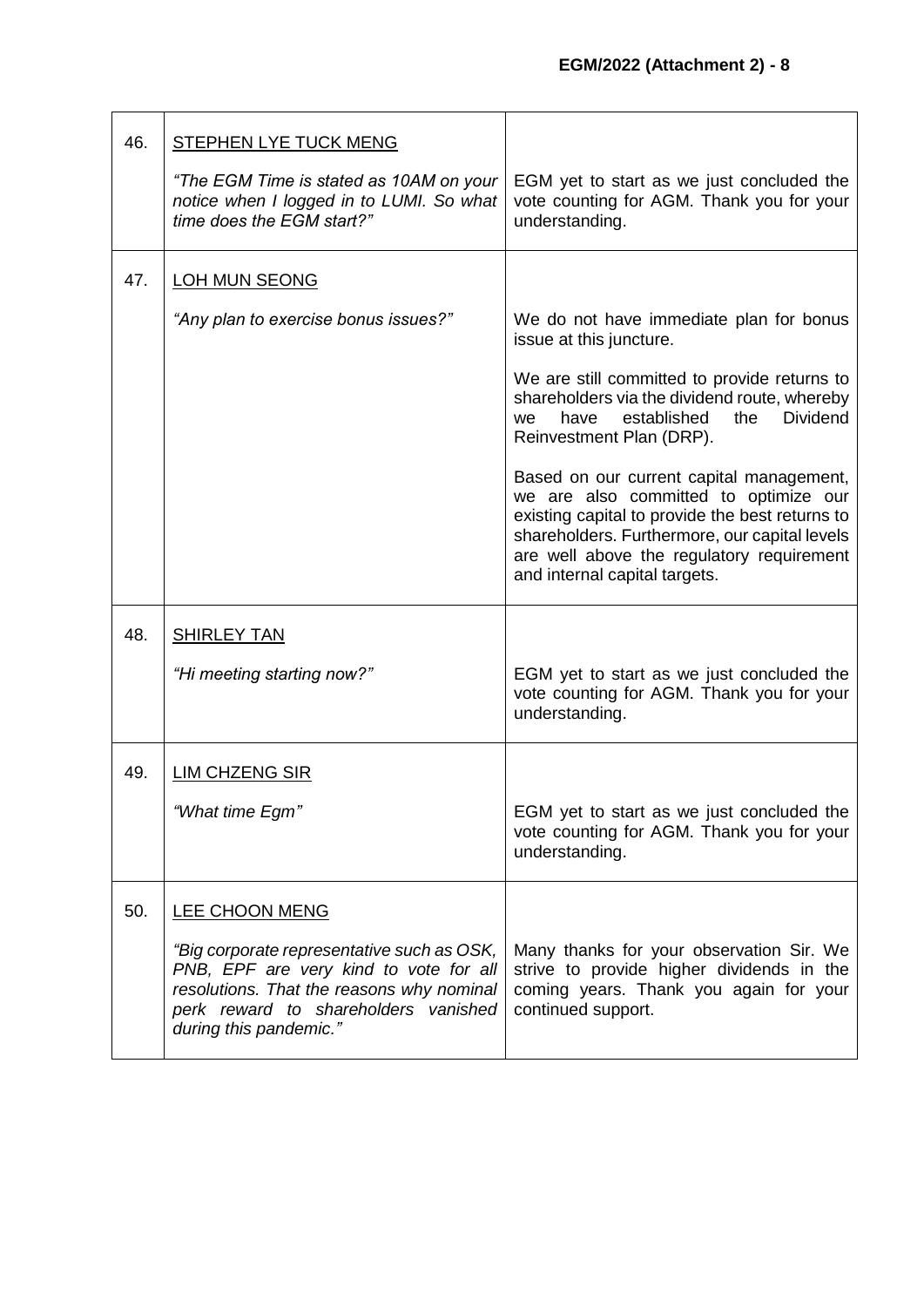| 51. | <b>STEPHEN LYE TUCK MENG</b><br>"If this system can send pictures, I will send<br>u the screenshot that your Notice says the<br>EGM starts at 10AM."                                                                                                                                                                                                                                                | Thank you for your kind understanding.<br>Please refer to the Notice of EGM issued on<br>12 April 2022.                                                            |
|-----|-----------------------------------------------------------------------------------------------------------------------------------------------------------------------------------------------------------------------------------------------------------------------------------------------------------------------------------------------------------------------------------------------------|--------------------------------------------------------------------------------------------------------------------------------------------------------------------|
| 52. | LEE MUN HOE<br>"Major shareholders are benefited the most<br>from dividends payout. Meanwhile, non<br>attendance to the physical EGM also entitle<br>for dividend. Would suggest only distribute<br>door gifts to those who ask for it. I believe<br>there are numerous request to demand for<br>door gifts. Board must take our view at<br>balance<br>approach<br>instead of<br>silo<br>approach." | As per the response to Question 3.                                                                                                                                 |
| 53. | <b>LUM CHOONG YING</b><br>"RHB team, your statement is incorrect as<br>Maybank, CIMB reward shareholders with<br>ewallet, evoucher etc and also high<br>dividend payout during their AGM. RHB<br>need to be more compassionate towards<br>shareholders."                                                                                                                                            | Over the years, we have continued to provide<br>higher dividends compared to the preceding<br>years. Thank you for your continued support<br>throughout the years. |
| 54. | <b>LUM PECK WAN</b><br>"Pls give us some E-Wallet or E-Vouchers"<br>!!!"                                                                                                                                                                                                                                                                                                                            | As per the response to Question 3.                                                                                                                                 |
| 55. | <b>MOHD TAHIR BIN MAULUT</b><br>"Although The Company's circular to<br>shareholders mentioned that, there will be<br>NO DOOR GIFT or FOOD VOUCHERS to<br>be distributed.<br>I as a small shareholder would like to<br>request The Company to do so. Our<br>company<br>will indirectly help The Country's economic<br>growth by just spending a little money. TQ"                                    | As per the response to Question 3.                                                                                                                                 |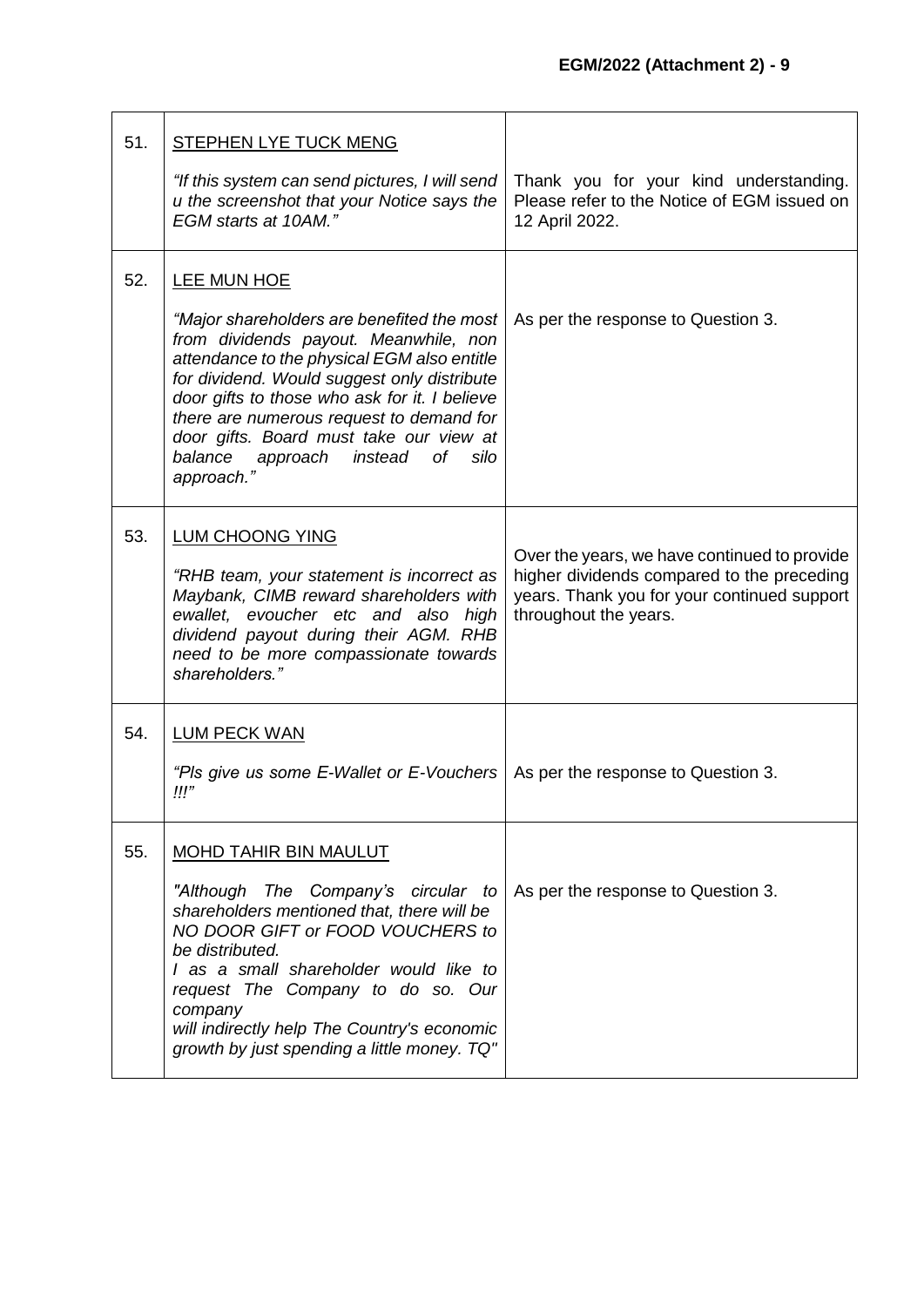| 56. | <b>LIM JIT THIN</b>                                                                                                                                                                                                                                                      |                                                                                                                                                                                                          |
|-----|--------------------------------------------------------------------------------------------------------------------------------------------------------------------------------------------------------------------------------------------------------------------------|----------------------------------------------------------------------------------------------------------------------------------------------------------------------------------------------------------|
|     | "Why the<br>voting process was not<br>immediately allowed when EGM starts?<br>The Q&A can always be dealt with during<br>the EGM."                                                                                                                                       | Dear Sir - voting for EGM has started/<br>opened. Thank you for your continued<br>support.                                                                                                               |
| 57. | <b>LIM JIT THIN</b><br>"Afternoon to the board, would not the<br>enlarged shares option offered in this EGM,<br>be further dilute the dividends pay-out for                                                                                                              | Dividend pay-out is dependent on the<br>performance of RHB Banking Group.                                                                                                                                |
|     | minority shareholders who depends on it for<br>their retirements period and more so during<br>this covid 19 pandemic crisis?"                                                                                                                                            |                                                                                                                                                                                                          |
| 58. | <b>TAN SAIK KUEN</b>                                                                                                                                                                                                                                                     |                                                                                                                                                                                                          |
|     | "The Board knows how to request for fee<br>increases, share grants, but take away the<br>of<br>appreciation<br>small<br>token<br>for<br>shareholders' participation in the meeting.<br>Really disappointed."                                                             | As per the response to Question 3.                                                                                                                                                                       |
| 59. | <b>SHIRLEY TAN</b>                                                                                                                                                                                                                                                       |                                                                                                                                                                                                          |
|     | "The Board knows how to request for fee<br>increases, share grants, but take away the<br>small<br>token<br>оf<br>appreciation<br>for<br>shareholders' participation in the meeting.<br>Really disappointed."                                                             | As per the response to Question 3.                                                                                                                                                                       |
| 60. | <b>KOK SAK LIN</b>                                                                                                                                                                                                                                                       |                                                                                                                                                                                                          |
|     | "In this Hari Raya season & our traditional<br>Malaysian hospitality, it is hoped that<br>RHBBANK can give EWallet credits or<br>EVouchers to participating shareholders so<br>all can<br>have<br>that<br>we<br>some<br>nice<br>refreshments during this holiday period. | The Bank will not be providing any door gifts<br>e-vouchers<br>e-wallet<br>including<br>or<br>to<br>shareholders/proxies<br>who<br>participate<br>remotely in the virtual 56th AGM and EGM<br>this year. |
|     | Thank you."                                                                                                                                                                                                                                                              | This approach is also taken by other<br>conglomerates which are moving towards<br>shareholders<br>rewarding<br>the<br>more<br>substantively, for example via declaration of<br>better dividends.         |
|     |                                                                                                                                                                                                                                                                          | We note your comments and thank you for<br>your continued support given to the Bank.                                                                                                                     |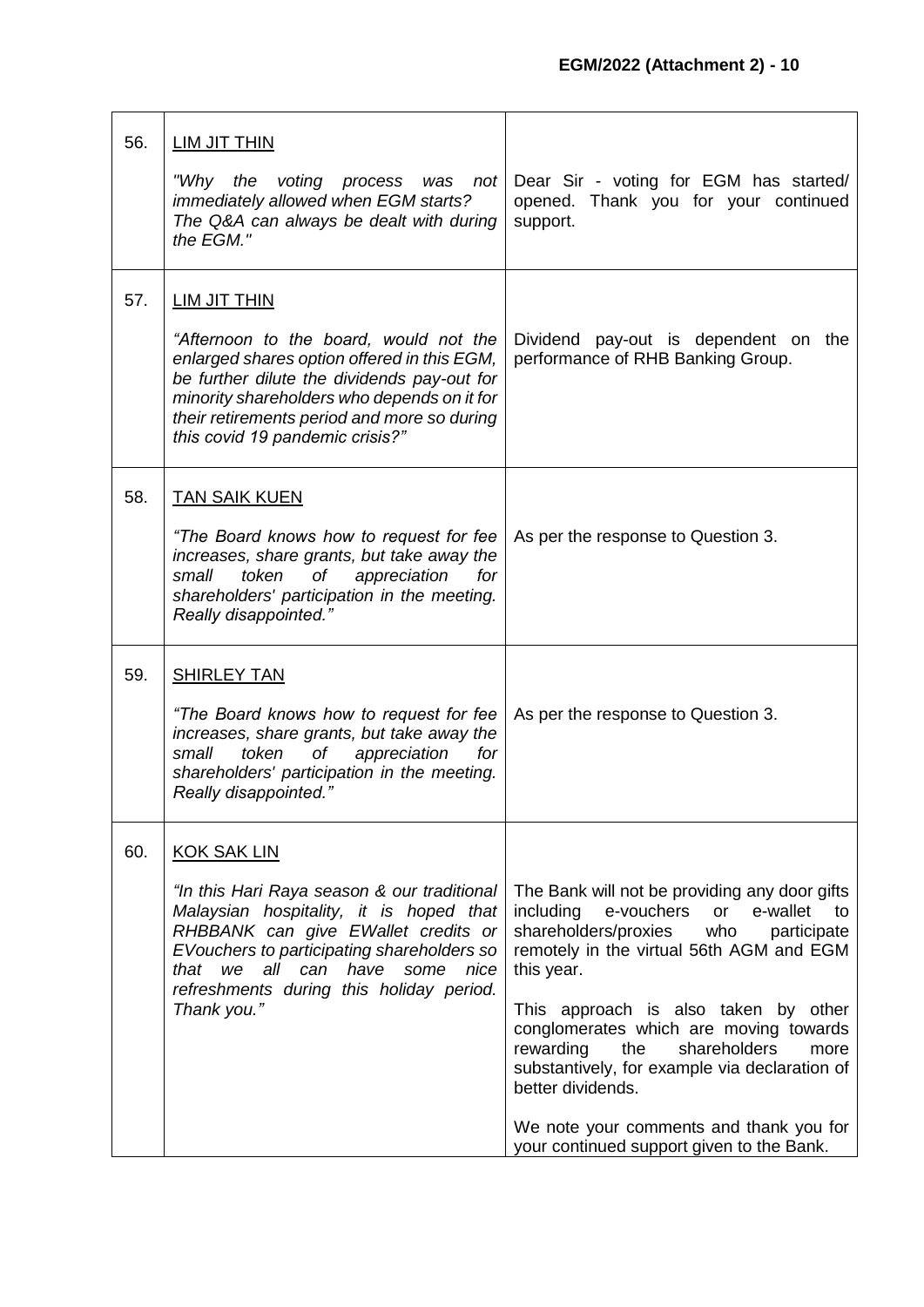| 61. | <b>TAN SAIK KUEN</b><br>"Good practices, we adopt. Those that<br>alienate loyal shareholders, don't follow!!!"                                                                                                                                                                                                                                                                                                                                                                                                                               | Thank you for your continued support                                                                                                                                                                                                               |
|-----|----------------------------------------------------------------------------------------------------------------------------------------------------------------------------------------------------------------------------------------------------------------------------------------------------------------------------------------------------------------------------------------------------------------------------------------------------------------------------------------------------------------------------------------------|----------------------------------------------------------------------------------------------------------------------------------------------------------------------------------------------------------------------------------------------------|
| 62. | <b>SHIRLEY TAN</b><br>"Good practices, we adopt. Those that<br>alienate loyal shareholders, don't follow!!!"                                                                                                                                                                                                                                                                                                                                                                                                                                 | Thank you for your kind support.                                                                                                                                                                                                                   |
| 63. | <b>CHEAH YEW BOON</b><br>"I humbly request BOD to give eWallet or<br>eVoucher to minority shareholders as a<br>token of appreciation. I believe the token<br>sum is small, manageable & within annual<br>budgeted expenses."                                                                                                                                                                                                                                                                                                                 | As per the response to Question 3.                                                                                                                                                                                                                 |
| 64. | <b>TAN SAIK KUEN</b><br>"The Bank is just spending money to<br>consultants<br>to increase<br>the<br>benefits<br>accorded to Directors and employees, but<br>taking away the small benefits accorded to<br>loyal<br>shareholders.<br>This<br>is<br>really<br>disappointing!!! The<br>return<br>on<br>our<br><i>(increase in</i><br>investments<br>dividends)<br>commensurate with the additional fees that<br>you spend on increasing directors' fees and<br>establishing a share grant scheme? If not,<br>it will affect the share price!!!" | As per the response to Question 3.                                                                                                                                                                                                                 |
| 65. | <b>TAN SAIK KUEN</b><br>"Why is my question not posted? Don't<br>mask my question!!!"                                                                                                                                                                                                                                                                                                                                                                                                                                                        | We have attended to your questions as<br>above. We will also include our earlier<br>responses to you in the minutes of meeting<br>which will be available on our website in 30<br>days after the meeting pursuant to the<br>prevailing guidelines. |
| 66. | <b>CHAN CHEE KONG</b><br>"WHY STILL NO DOOR GIFTS ??"                                                                                                                                                                                                                                                                                                                                                                                                                                                                                        | As per the response to Question 3.                                                                                                                                                                                                                 |